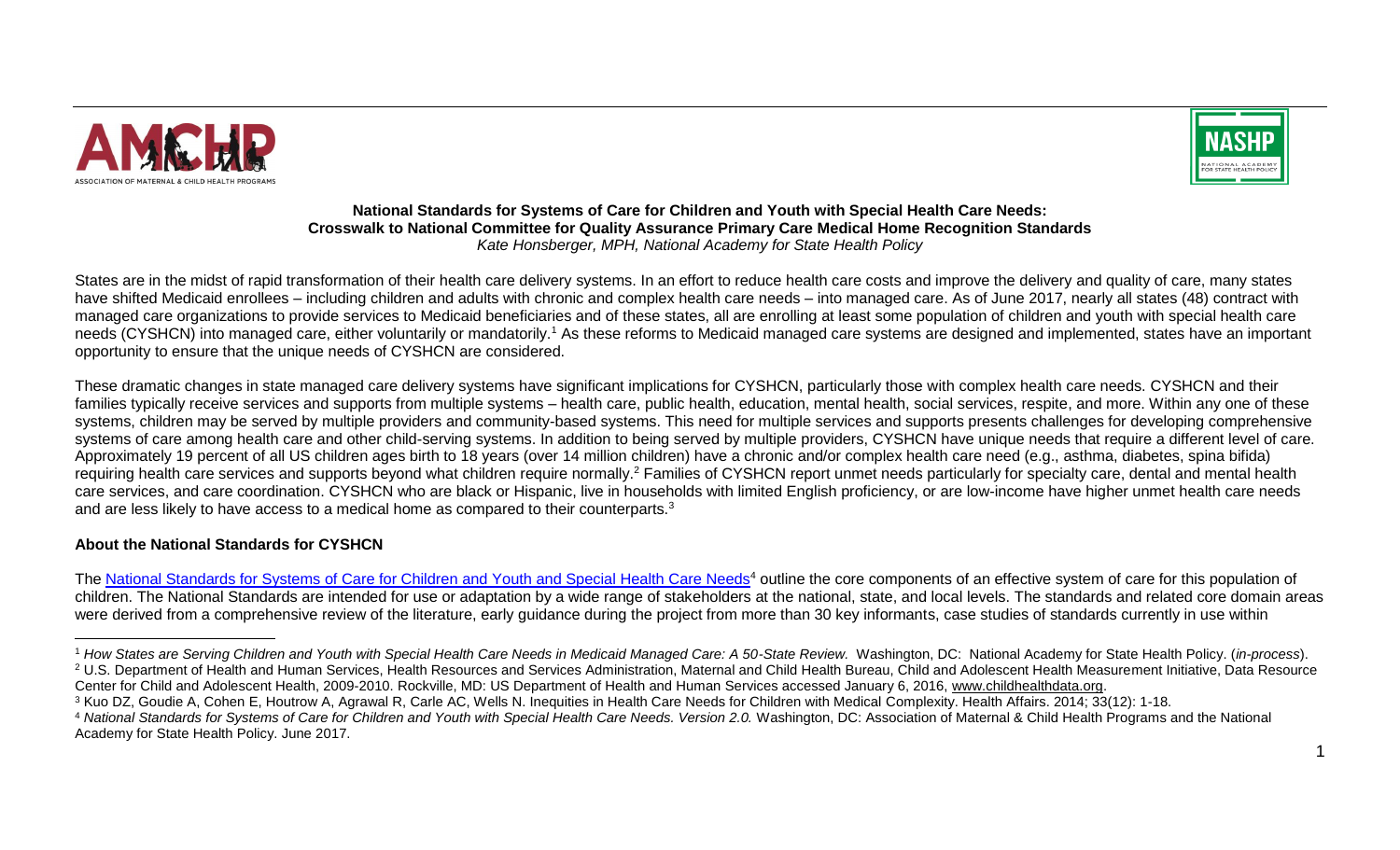selected sites, and guidance and consensus from a national work group comprised of national and state leaders representing state Title V CYSHCN programs, health plans, state Medicaid and CHIP agencies, pediatric providers, children's hospitals, insurers, health services researchers, families/consumers, and others. The National Committee for Quality Assurance (NCQA) standards on medical home were among key documents consulted to ensure that the National Standards aligned with those required for use by managed care organizations and practice certification.

# **About this Crosswalk Tool**

 $\overline{a}$ 

Health plans seek NCQA accreditation to demonstrate a commitment to quality. More than 30 state Medicaid programs<sup>5</sup> either use or require NCQA health plan accreditation within their programs. This crosswalk tool was developed in response to requests from health plan representatives, state Medicaid agencies, and other state health policymakers involved in providing programs, services, and coverage to CYSHCN in order to better incorporate the unique needs of children with special health care needs into Medicaid managed care. The crosswalk can also help states and health plans to best understand how medical home accreditation requirements for health plans align with National Standards.

This crosswalk features the NCQA Primary Care Medical Home Recognition (PCMH)<sup>6</sup> program. This recognition program is used for primary-care practices that are interested in becoming a medical home. A practice that makes the decision to be a medical home can provide better coordinated care to patients at lower costs, higher quality, and with better patient experiences and outcomes.

# **How this Crosswalk Tool Can Help State Medicaid Agencies and Managed Care Organizations**

State Medicaid agencies contract with health plans to provide health care services to Medicaid enrollees. Some states are using the National Standards in these contracts to improve the quality of care provided to CYSHCN. As part of health system transformation efforts, several states are requiring managed care plans to have their provider practices become NCQAcertified in the area of medical homes.<sup>7</sup> In states that do not require NCQA certification, managed care plans may still be interested in NCQA requirements as a way to improve quality.

As states undertake this important work of health system transformation, it is essential that the unique needs of children with chronic and complex health care conditions be considered. Several states and health plans have compared the National Standards for CYSHCN with the NCQA standards to understand how closely they align and identify areas where they may want to expand upon the NCQA standards in order to align managed care contracts with the National Standards. For example, a state or health plan that requires or encourages NCQA PCMH recognition for providers might want to include additional provisions within their contracts to ensure that the needs of CYSHCN are being met. This comparison of standards has proven to be a helpful way to incorporate the needs of CYSHCN into the larger work of setting standards. While understanding that NCQA standards are very specific and achieving NCQA accreditation is contingent upon meeting specific requirements, this tool can also help any organization or state who is interested in promoting quality of care for CYSHCN in a way that aligns with NCQA standards.

<sup>7</sup> Takach, M. Reinventing Medicaid: State Innovations To Qualify And Pay For Patient-Centered Medical Homes Show Promising Results. Health Affairs. 2011; 30(7): 1325-1334. <http://content.healthaffairs.org/content/30/7/1325.full>

<sup>&</sup>lt;sup>5</sup> National Committee for Quality Assurance. Map of States using NCQA Accreditation in commercial or Medicaid managed care oversight. 2016. Available at: [http://www.ncqa.org/public-policy/working](http://www.ncqa.org/public-policy/working-with-states)[with-states](http://www.ncqa.org/public-policy/working-with-states)

<sup>6</sup> National Committee for Quality Assurance. *Standards and Guidelines for NCQA's Patient-Centered Medical Home (PCMH) 2017.* Available at: [http://www.ncqa.org.](http://www.ncqa.org/)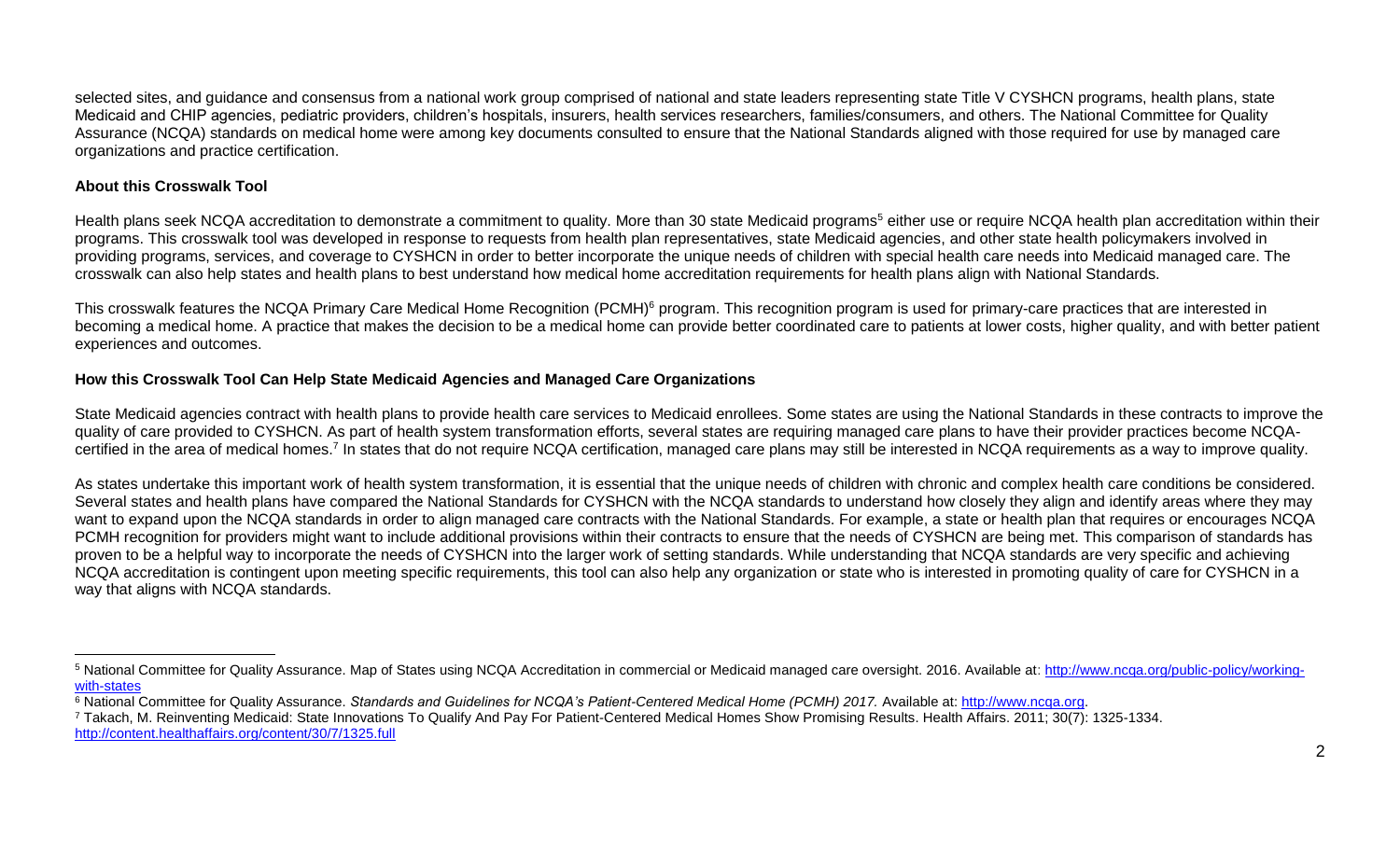## **How to Read this Crosswalk**

The crosswalk tool indicates which National Standards for CYSHCN are applicable to a particular NCQA standard element. All National Standards for CYSHCN were found to align with NCQA standards except for 'Eligibility and Enrollment in Health Coverage', so this National Standard is not included in the crosswalk. When a NCQA standard is not listed, there were no National Standards in alignment. Within all tables, the National Standards for Systems of Care for CYSHCN (NS) are listed along the left-hand side, while the NCQA standards are listed across the top row of the crosswalk. Where there is a relevant National Standard for CYSHCN that corresponds to an element of an NCQA standard is indicated by a checkmark, a summary of the relevant National Standard is listed below the table. The information contained in this crosswalk is a summary of the National Standards and the NCQA standards, and is intended to be used alongside these larger resources. For full language of standards, please see footnotes.

## **For More Information About the National Standards**

For full language of National Standards please see:

- [Standards for Systems of Care for Children and Youth with Special Health Care Needs, Version 2.0](http://bit.ly/2sRNRDj)
- **[National Standards website](http://cyshcnstandards.amchp.org/)**
- Developing Structure and Process Standards for Systems of Care Serving Children and Youth with Special Health Care Needs: A White Paper from the National Consensus [Framework for Systems of Care for Children and Youth with Special Health Care Needs Project](http://www.amchp.org/AboutAMCHP/Newsletters/member-briefs/Documents/Standards%20White%20Paper%20FINAL.pdf)

For more information on NCQA Standards, please visit the [NCQA website.](http://www.ncqa.org/)

## **Acknowledgements**

The author, Kate Honsberger, wishes to thank Jessica Briefer French and Sarah Scholle from the National Committee for Quality Assurance who so generously offered their time and expertise to inform and review this document. Thanks, also, to Senior Program Director Karen VanLandeghem for her guidance. Support for this work was provided by the Lucile Packard Foundation for Children's Health, Palo Alto, California. The views presented here are those of the author and not necessarily those of the Foundation or its directors, officers, or *staff.*

# **TABLE OF CONTENTS**

[Table 1: Summary](#page-2-0) of Crosswalk

Appendix A: NCQA [Standard 1—Team-Based Care and Practice Organization \(TC\)](#page-4-0) Appendix B: NCQA [Standard 2—Knowing and Managing Your Patients](#page-6-0) (KM) Appendix C: NCQA [Standard 3—Patient-Centered Access & Continuity](#page-12-0) (AC)

Appendix D: NCQA [Standard 4—Care Management & Support](#page-14-0) (CM)

Appendix E: NCQA [Standard 5—Care Coordination & Care Transitions](#page-16-0) (CC)

<span id="page-2-0"></span>Appendix F: NCQA [Standard 6—Performance Measurement & Quality Improvement \(QI\)](#page-20-0)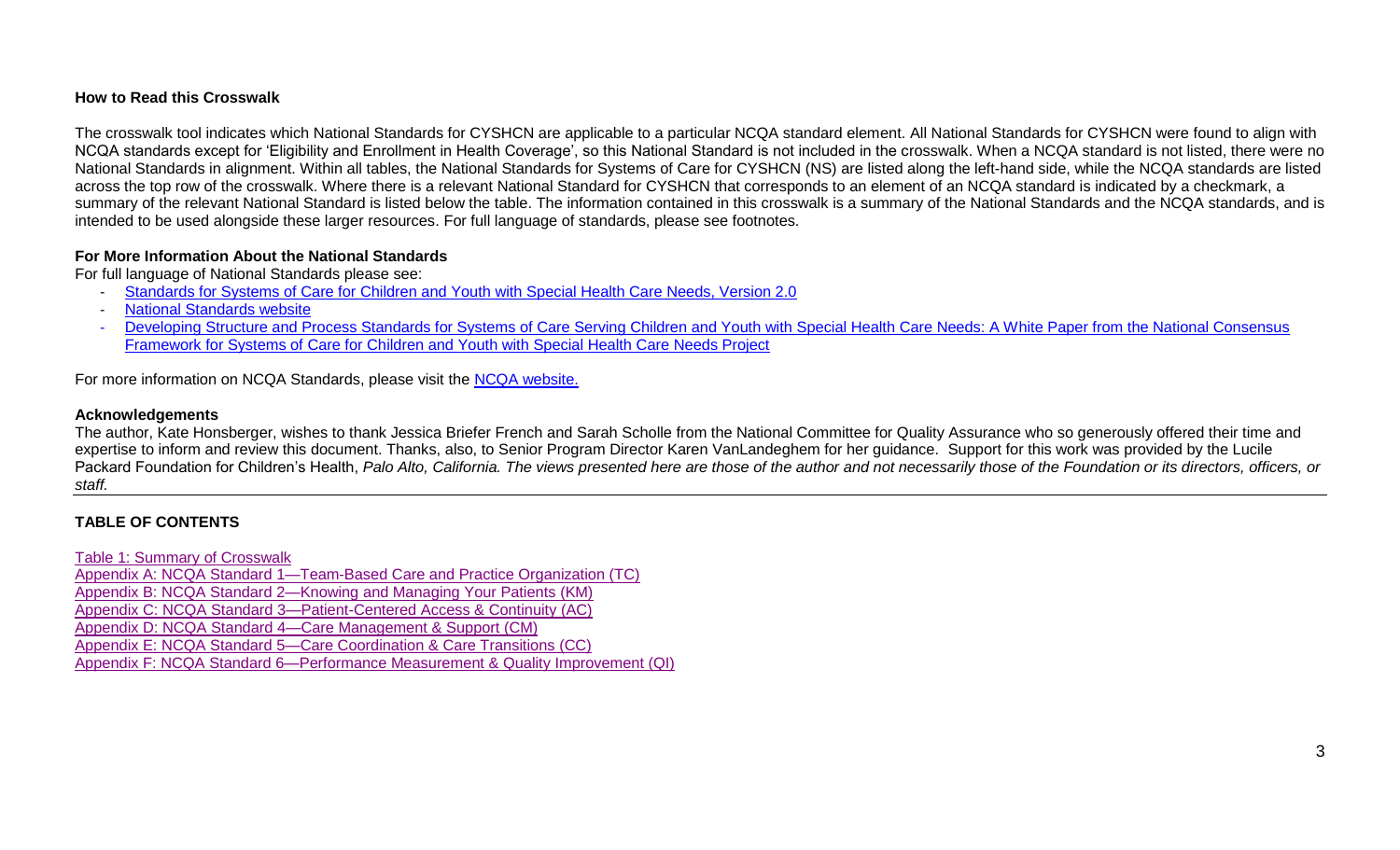*Table 1. Summary of Crosswalk*

|                                 |                              |                      |                                | <b>NCQA Standards</b> |                          |                                  |
|---------------------------------|------------------------------|----------------------|--------------------------------|-----------------------|--------------------------|----------------------------------|
| <b>National Standards for</b>   | Team-Based Care and          | Knowing & Managing   | <b>Patient-Centered</b>        | Care Management       | <b>Care Coordination</b> | Performance                      |
| <b>Systems of Care for</b>      | <b>Practice Organization</b> | <b>Your Patients</b> | <b>Access &amp; Continuity</b> | & Support             | & Care Transitions       | <b>Measurement &amp; Quality</b> |
| <b>CYSHCN</b>                   | (TC)                         | (KM)                 | (AC)                           | (CM)                  | (CC)                     | Improvement (QI)                 |
| <b>Foundational Standards</b>   |                              |                      |                                |                       |                          |                                  |
| Identification, Screening,      |                              |                      |                                |                       |                          |                                  |
| Assessment, and Referral        |                              |                      |                                |                       |                          |                                  |
| <b>Access to Care</b>           |                              |                      |                                |                       |                          |                                  |
| <b>Medical Home</b>             |                              |                      |                                |                       |                          |                                  |
| <b>Community Based Services</b> |                              |                      |                                |                       |                          |                                  |
| and Supports                    |                              |                      |                                |                       |                          |                                  |
| <b>Health Information</b>       |                              |                      |                                |                       |                          |                                  |
| <b>Technology</b>               |                              |                      |                                |                       |                          |                                  |
| <b>Transition to Adulthood</b>  |                              |                      |                                |                       |                          |                                  |
| <b>Quality Assurance and</b>    |                              |                      |                                |                       |                          |                                  |
| Improvement                     |                              |                      |                                |                       |                          |                                  |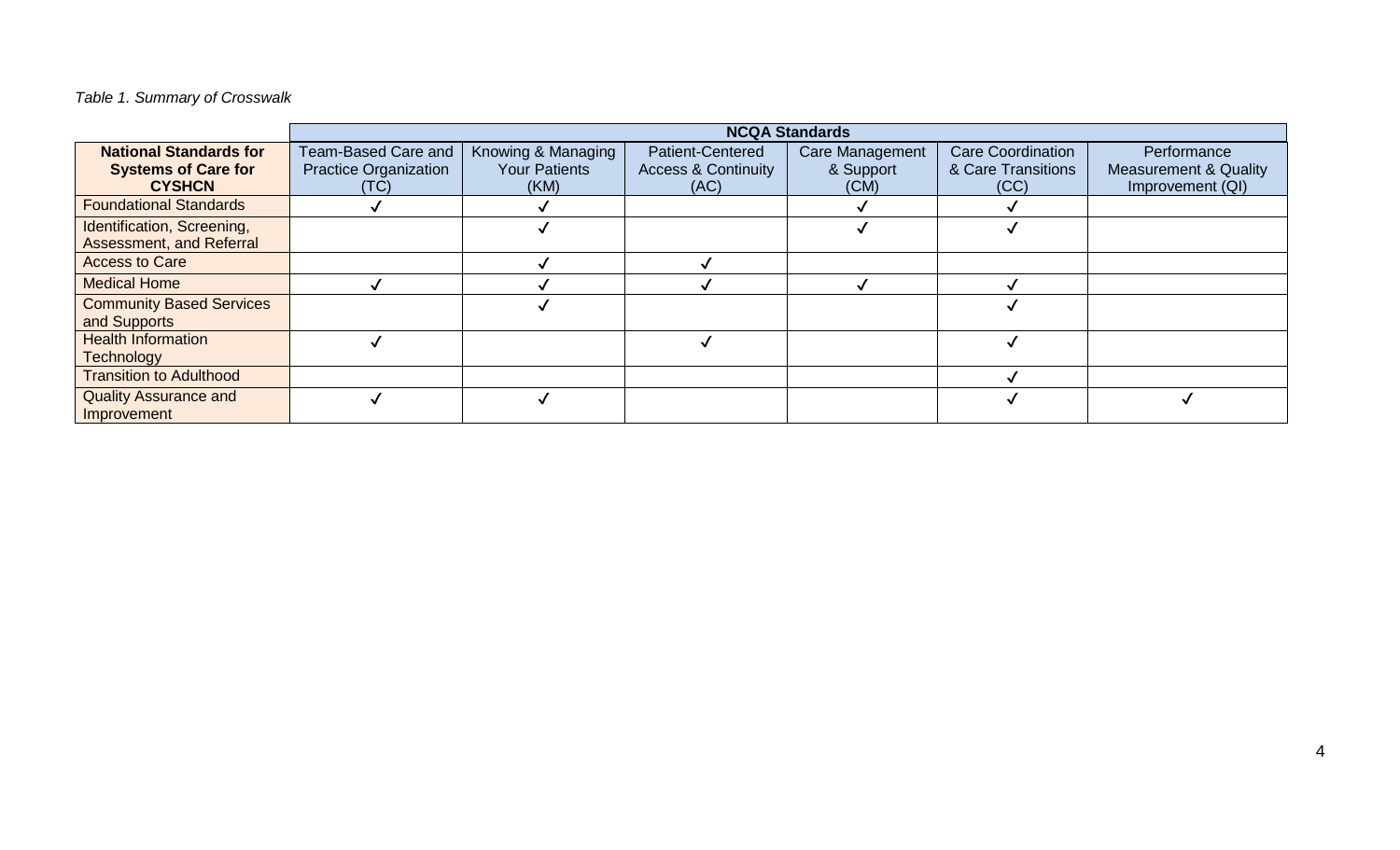## <span id="page-4-0"></span>*Appendix A. NCQA Standard 1: Team-Based Care and Practice Organization (TC)*

*The practice provides continuity of care, communicates roles and responsibilities of the medical home to patients/families/caregivers, and organizes and trains staff to work to the top of their license and provide effective team-based care.* 

|                                                                                                  |                                                       |                                                                  |                                                       |                                                                             | <b>NCQA Standards</b>                         |                                                                                |                                                                         |                                                                   |                                                   |
|--------------------------------------------------------------------------------------------------|-------------------------------------------------------|------------------------------------------------------------------|-------------------------------------------------------|-----------------------------------------------------------------------------|-----------------------------------------------|--------------------------------------------------------------------------------|-------------------------------------------------------------------------|-------------------------------------------------------------------|---------------------------------------------------|
| <b>National</b><br><b>Standards for</b><br><b>Systems of</b><br><b>Care for</b><br><b>CYSHCN</b> | NCQA TC 01:<br><b>PCMH</b><br>Transformation<br>Leads | NCQA TC 02:<br>Structure and<br><b>Staff</b><br>Responsibilities | NCQA TC 03:<br><b>External PCMH</b><br>Collaborations | NCQA TC 04:<br>Patient/Family/<br>Caregiver<br>Involvement in<br>Governance | NCQA TC 05:<br><b>Certified EHR</b><br>System | NCQA TC 06:<br>Individual<br><b>Patient Care</b><br>Meetings/Com<br>munication | NCQA TC 07:<br><b>Staff</b><br>Involvement in<br>Quality<br>Improvement | NCQA TC 08:<br><b>Behavioral</b><br><b>Health Care</b><br>Manager | NCQA TC 09:<br><b>Medical Home</b><br>Information |
| Foundational<br><b>Standards</b>                                                                 |                                                       |                                                                  |                                                       | $\checkmark$                                                                |                                               |                                                                                |                                                                         |                                                                   |                                                   |
| Identification,<br>Screening,<br>Assessment,<br>and Referral<br><b>Access to Care</b>            |                                                       |                                                                  |                                                       |                                                                             |                                               |                                                                                |                                                                         |                                                                   |                                                   |
| <b>Medical Home</b>                                                                              | √                                                     | $\checkmark$                                                     | $\checkmark$                                          |                                                                             |                                               | $\checkmark$                                                                   |                                                                         | $\checkmark$                                                      |                                                   |
| Community<br><b>Based Services</b><br>and Support                                                |                                                       |                                                                  |                                                       |                                                                             |                                               |                                                                                |                                                                         |                                                                   |                                                   |
| Health<br>Information<br><b>Technology</b>                                                       |                                                       |                                                                  | √                                                     |                                                                             | √                                             |                                                                                |                                                                         |                                                                   |                                                   |
| <b>Transition to</b><br>Adulthood                                                                |                                                       |                                                                  |                                                       |                                                                             |                                               |                                                                                |                                                                         |                                                                   |                                                   |
| Quality<br>Assurance and<br>Improvement                                                          |                                                       |                                                                  |                                                       | $\checkmark$                                                                |                                               |                                                                                | $\checkmark$                                                            |                                                                   |                                                   |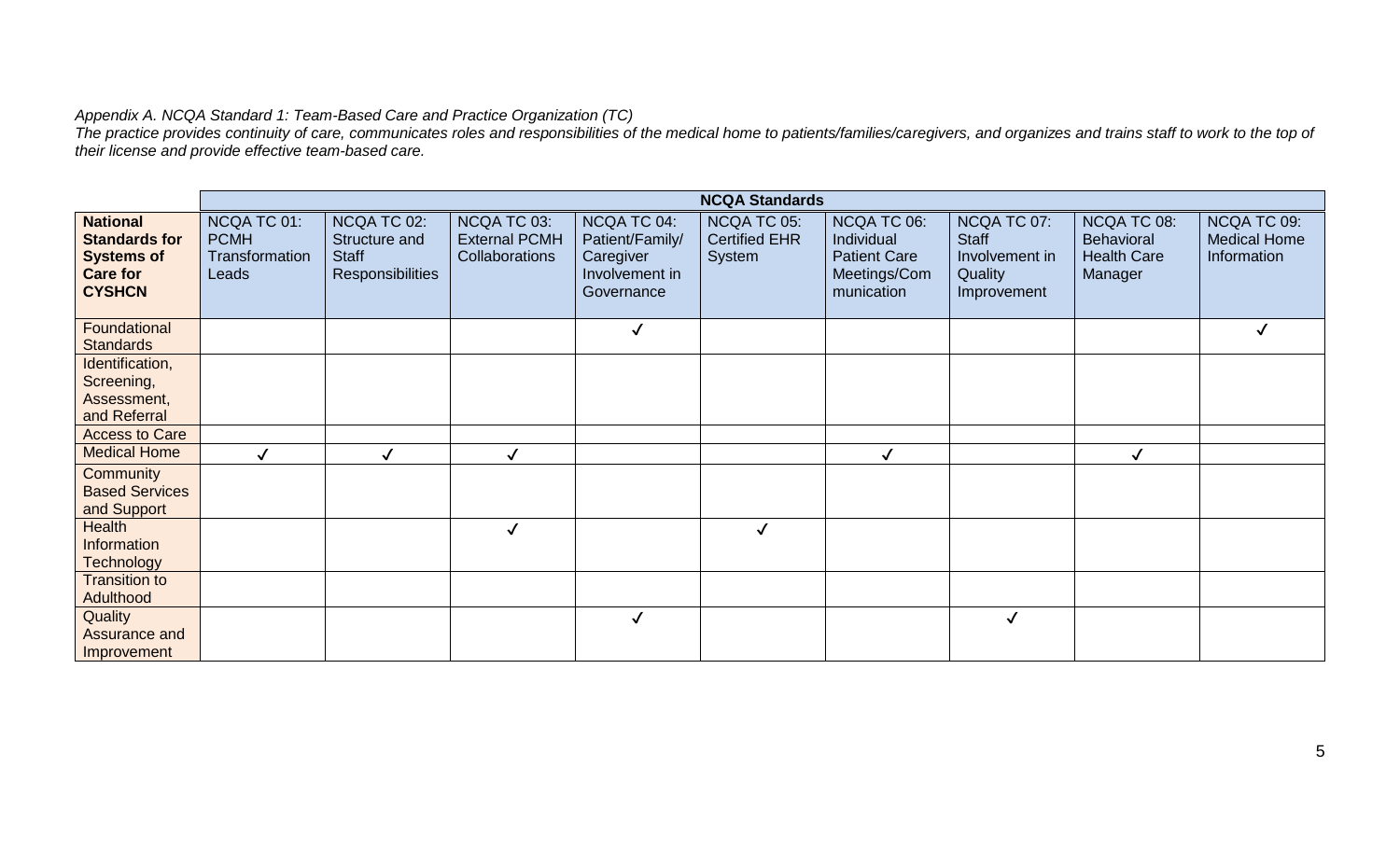NCQA TC 01—PCMH Transformation Leads: *Designates a clinician lead of the medical home and a staff person to manage the PCMH transformation and medical home activities.*

NS Medical Home 2. The medical home provides team-based care that is led by a primary care clinician and/or pediatric subspecialist and in which the family is a core member.

NCQA TC 02—Structure and Staff Responsibilities: *Defines practice's organizational structure and staff responsibilities/skills to support key PCMH functions.*

- **NS Medical Home 2.** The medical home provides team-based care that is led by a primary care clinician and/or pediatric subspecialist and in which the family is a core member
- **NS Medical Home—***Care Coordination* **2.** Care coordinators: Serve as a member of the medical home team.

NCQA TC 03—External PCMH Collaborations: *The practice is involved in external PCMH-oriented collaborative activities (e.g., federal/state initiatives, health information exchanges).*

- **NS Medical Home—***Pediatric Specialty Care* **2.** System encourages shared management of CYSHCN between pediatric primary care and specialty providers through payment models or policies that promote integration among systems.
- **NS Health Information Technology 2.** Medical homes have the capacity for electronic health information and exchange, including maintenance of clinical information.
- NS Health Information Technology 4. Documented processes exist for exchanging health information across care settings, including an agreement about exchanging information, the types of information to be exchanged, time frames for exchanging information, and to what extent referrals are made electronically.

NCQA TC 04—Patient/Family/Caregiver Involvement in Governance: *Patients/families/caregivers are involved in the practice's governance structure or on stakeholder committees.*

- **NS Foundational Standard 1.** Children and families of CYSHCN are active, core partners in decision making in all levels of care.
- NS Quality Assurance and Improvement 1. The state, health plans, providers and insurers have a specific and ongoing quality assurance (QA) and quality improvement (QI) process in place in which families of CYSHCN are represented on the primary care provider QI teams and health plan QI teams.

NCQA TC 05—Certified EHR System: *The practice uses a certified electronic health record technology system (CEHRT).*

- **NS Health Information Technology 1.** Electronic health information should be accessible, retrievable, and available across systems.
- **NS Health Information Technology 3.** Families have easy access to their electronic health information.

NCQA TC 06—Individual Patient Care Meetings/Communication: *Has regular patient care team meetings or a structured communication process focused on individual patient care.*

**NS Medical Home—***Medical Home Management* **11.** The medical home performs care tracking, including sending of proactive reminders to families and clinicians of services needed, via a registry or other mechanism.

NCQA TC 07: Staff Involvement in Quality Improvement: *Involves care team staff in the practice's performance evaluation and quality improvement activities.*

- NS Quality Assurance and Improvement 3. The utilization review and appeals processes for CYSHCN includes members of a child's integrated care team when requested by the family.
- NCQA TC 08: Behavioral Health Care Manager: *Has at least one care manager qualified to identify and coordinate behavioral health needs.*
	- **NS Medical Home—***Care Coordination* **2.** To provide optimal coordination and integration of services that are needed by the child and family, care coordinators use bio-psychosocial assessments to help families articulate goals and priorities for care which take into account social determinants that impact the health of their child

NCQA TC 09: Medical Home Information: *Has a process for informing patients/families/caregivers about the role of the medical home and provides patients/families/caregivers materials that contain the information.*

- NS Foundational Standard 2. All services and supports for CYSHCN are implemented and delivered in a culturally competent, linguistically appropriate, and accessible manner to best serve CYSHCN and their families.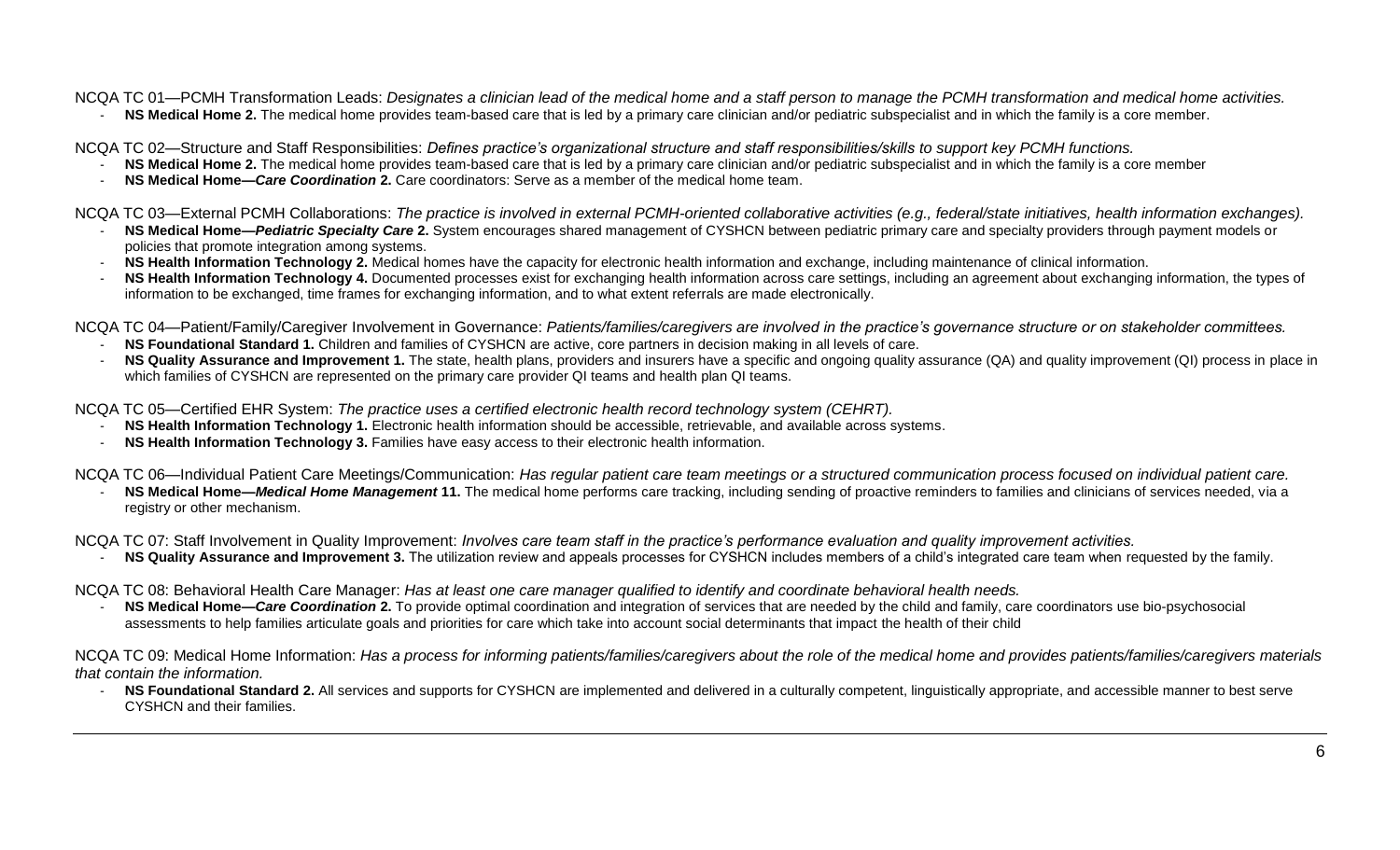#### <span id="page-6-0"></span>*Appendix B. NCQA Standard 2: Knowing and Managing Your Patients (KM)—Part 1*

*The practice captures and analyzes information about the patients and community it serves and uses the information to deliver evidence-based care that supports population needs and provision of culturally and linguistically appropriate services.* 

|                                                                                                  |                                           |                                                      |                                                  |                                                          |                                                             | <b>NCQA Standards</b>                                  |                                                    |                                                   |                                           |                                   |                                              |                                       |
|--------------------------------------------------------------------------------------------------|-------------------------------------------|------------------------------------------------------|--------------------------------------------------|----------------------------------------------------------|-------------------------------------------------------------|--------------------------------------------------------|----------------------------------------------------|---------------------------------------------------|-------------------------------------------|-----------------------------------|----------------------------------------------|---------------------------------------|
| <b>National</b><br><b>Standards for</b><br><b>Systems of</b><br><b>Care for</b><br><b>CYSHCN</b> | <b>NCQA KM</b><br>01:<br>Problem<br>Lists | NCQA KM 02:<br>Comprehensive<br>Health<br>Assessment | <b>NCQA KM</b><br>03:<br>Depression<br>Screening | NCQA KM 04:<br><b>Behavioral</b><br>Health<br>Screenings | NCQA KM 05:<br><b>Oral Health</b><br>Assessment<br>Services | NCQA KM 06:<br>Predominant<br>Conditions &<br>Concerns | NCQA KM 07:<br>Social<br>Determinants<br>of Health | <b>NCQA KM</b><br>08: Patient<br><b>Materials</b> | <b>NCQA</b><br>KM 09:<br><b>Diversity</b> | <b>NCQA KM</b><br>10:<br>Language | <b>NCQA KM</b><br>11:<br>Population<br>needs | NCQA KM 12:<br>Proactive<br>Reminders |
| Foundational<br><b>Standards</b>                                                                 |                                           |                                                      |                                                  |                                                          |                                                             |                                                        |                                                    | $\checkmark$                                      |                                           |                                   | $\checkmark$                                 |                                       |
| Identification,<br>Screening,<br>Assessment,<br>and Referral                                     |                                           |                                                      | $\checkmark$                                     | $\checkmark$                                             | $\checkmark$                                                |                                                        |                                                    |                                                   |                                           |                                   |                                              | $\checkmark$                          |
| <b>Access to Care</b>                                                                            |                                           |                                                      |                                                  |                                                          |                                                             |                                                        |                                                    |                                                   |                                           | $\checkmark$                      |                                              |                                       |
| <b>Medical Home</b>                                                                              | $\checkmark$                              | $\checkmark$                                         | $\checkmark$                                     | $\checkmark$                                             |                                                             |                                                        | √                                                  | $\checkmark$                                      | ✓                                         |                                   |                                              | $\checkmark$                          |
| Community<br><b>Based Services</b><br>and Support                                                |                                           |                                                      |                                                  |                                                          |                                                             |                                                        |                                                    |                                                   |                                           | $\checkmark$                      |                                              |                                       |
| Health<br><b>Information</b><br><b>Technology</b>                                                |                                           |                                                      |                                                  |                                                          |                                                             |                                                        |                                                    |                                                   |                                           |                                   |                                              |                                       |
| <b>Transition to</b><br>Adulthood                                                                |                                           |                                                      |                                                  |                                                          |                                                             |                                                        |                                                    |                                                   |                                           |                                   |                                              |                                       |
| Quality<br>Assurance and<br>Improvement                                                          |                                           |                                                      |                                                  |                                                          |                                                             | ✓                                                      | $\checkmark$                                       |                                                   | $\checkmark$                              | $\checkmark$                      |                                              |                                       |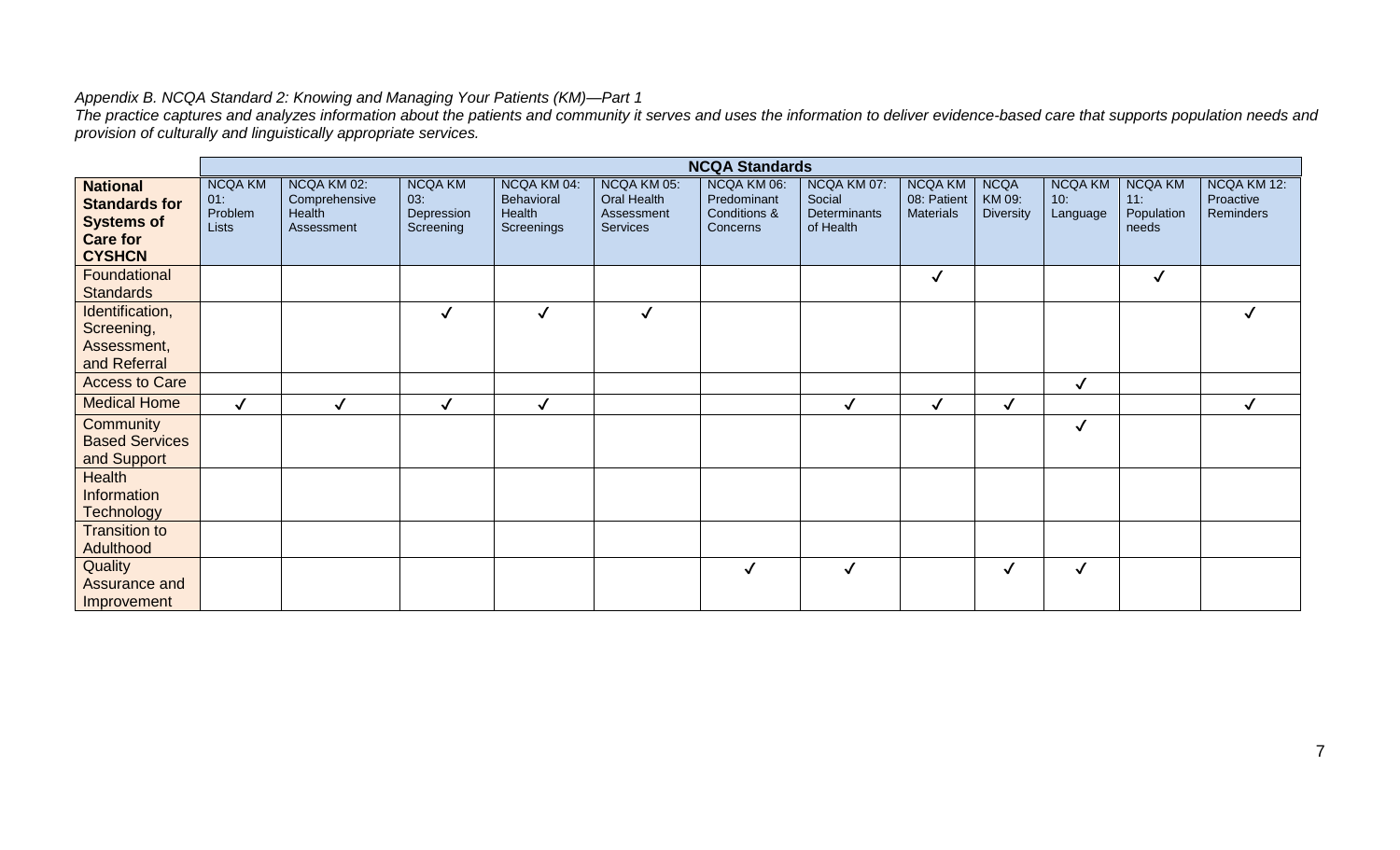NCQA KM 01—Problem Lists: *Documents an up-to-date problem list for each patient with current and active diagnoses.*

- **NS Medical Home—***Medical Home Management* **4.** Pre-visit assessments are completed by the medical home with the family to ensure the medical home team has comprehensive data on the child/family and provides care in an appropriate manner.
- NS Medical Home—*Medical Home Management* 7. The medical home develops, maintains, and updates a comprehensive, integrated plan of care that includes patient/family identified goals.
- **NS Medical Home—***Medical Home Management* **8.** The medical home serving CYSHCN has a process for keeping an updated record of and managing medications.
- NS Medical Home—Care Coordination 3. A plan of care is jointly developed, shared, and implemented among the CYSHCN and their family, primary care provider and/or specialists serving as the principal coordinating physician and members of the health care team.

NCQA KM 02—Comprehensive Health Assessment: *Comprehensive health assessment includes (all items required): Medical history of patient and family; Mental health/substance use history of patient and family; Family/social/cultural characteristics; Communication needs; Behaviors affecting health; Social functioning; Social determinants of health; Developmental screening using a standardized tool; and Advance care planning.* 

- **NS Medical Home—***Medical Home Management* **3.** The medical home performs comprehensive health assessments.
- **NS Medical Home—***Medical Home Management* **4.** Pre-visit assessments are completed by the medical home with the family to ensure the medical home team has comprehensive data on the child/family and provides care in an appropriate manner.
- **NS Medical Home—***Medical Home Management* **5.** Accommodations for special needs, such as provision of home visits versus office visits are made available by the medical home.
- **NS Medical Home—Care Coordination 2.** To provide optimal coordination and integration of services that are needed by the child and family, care coordinators use bio-psychosocial assessments to help families articulate goals and priorities for care which take into account social determinants that impact the health of their child.

NCQA KM 03—Depression Screening: *Conducts depression screenings for adults and adolescents using a standardized tool.*

- **NS Identification, Screening, Assessment, and Referral 3.** CYSHCN receive periodic, developmentally appropriate, and recommended comprehensive screenings according to the Bright Futures guidelines.
- **NS Identification, Screening, Assessment, and Referral 4.** Screening results are documented and coordinated with the medical home.
- **NS Medical Home—***Medical Home Management* **3.** The medical home provider performs comprehensive health assessments.

NCQA KM 04—Behavioral Health Screenings: *Conducts behavioral health screenings and/or assessments using a standardized tool (e.g. pediatric behavioral health screening).*

- **NS Identification, Screening, Assessment, and Referral 3.** CYSHCN receive periodic, developmentally appropriate, and recommended comprehensive screenings according to the Bright Futures guidelines.
- **NS Identification, Screening, Assessment, and Referral 4.** Screening results are documented and coordinated with the medical home.
- **NS Medical Home—***Medical Home Management* **3.** The medical home provider performs comprehensive health assessments.

NCQA KM 05—Oral Health Assessment and Services: *Assesses oral health needs and provides necessary services during the care visit based on evidence-based guidelines or coordinates with oral health partners.*

**NS Identification, Screening, Assessment, and Referral 3.** CYSHCN receive periodic, developmentally appropriate, and recommended comprehensive screenings according to the Bright Futures guidelines.

NCQA KM 06—Predominant Conditions and Concerns: *Identifies the predominant conditions and health concerns of the patient population.*

- **NS Quality Assurance and Improvement 1.** The state, health plans, providers and insurers have a specific and ongoing QA and QI process in place.
- **NS Quality Assurance and Improvement 2.** Child medical record reviews include a representative sample of CYSHCN so that the experiences of this population are reflected in QA and QI activities.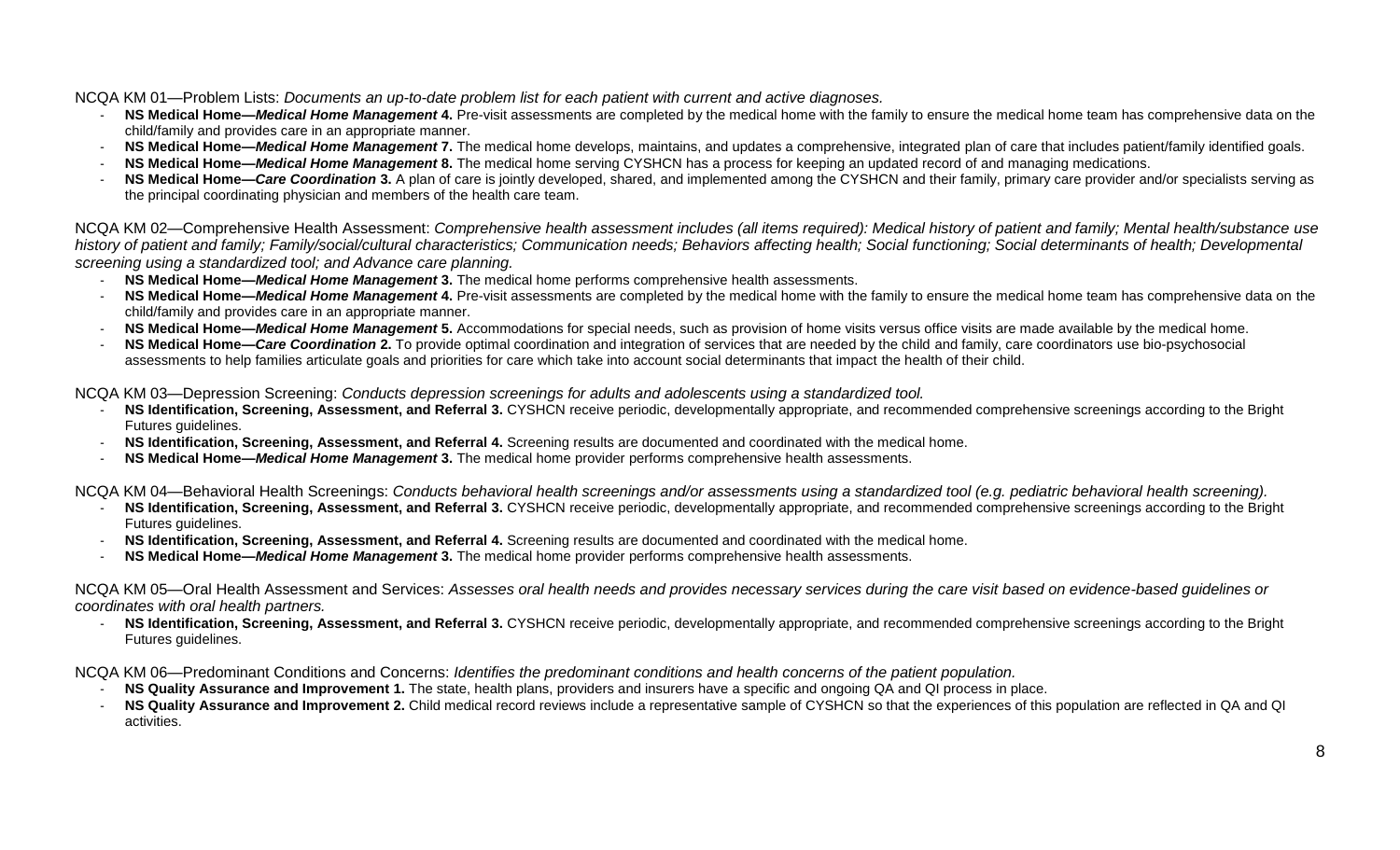NCQA KM 07—Social Determinants of Health: *Understands social determinants of health for patients, monitors at the population level, and implements care interventions based on these data.*

- **NS Medical Home—***Care Coordination* **2.** To provide optimal coordination and integration of services that are needed by the child and family, care coordinators use bio-psychosocial assessments to help families articulate goals and priorities for care which take into account social determinants that impact the health of their child.
- NS Quality Assurance and Improvement 1. The state, health plans, providers and insurers have a specific and ongoing QA and QI process in place, including assessment of out of pocket expenses, lost work burden and other sources of stress on families, and the assessment of child outcomes, including measures of health and functional status.

NCQA KM 08—Patient Materials: *Evaluates patient population demographics/communication preferences/health literacy to tailor development and distribution of patient materials.*

- NS Foundational Standard 2. All services and supports for CYSHCN are implemented and delivered in a culturally competent, linguistically appropriate, and accessible manner to best serve CYSHCN and their families.
- **NS Medical Home—Care Coordination 2.** To provide optimal coordination and integration of services that are needed by the child and family, care coordinators provide appropriate resources to match the health literacy level, primary language, and culture of CYSHCN and their family.

NCQA KM 09—Diversity: *Assesses the diversity (race, ethnicity, and one other aspect of diversity) of its population.*

- **NS Medical Home—Care Coordination 2.** To provide optimal coordination and integration of services that are needed by the child and family, care coordinators provide appropriate resources to match the health literacy level, primary language, and culture of CYSHCN and their family.
- NS Quality Assurance and Improvement 1. The state, health plans, providers and insurers have a specific and ongoing QA and QI process in place, including conducting experience of care surveys of families of CYSHCN and youth (including targeted feedback from relevant racial/ethnic and language groups).

NCQA KM 10—Language: *Assesses the language needs of its population.*

- NS Medical Home—Care Coordination 2. To provide optimal coordination and integration of services that are needed by the child and family, care coordinators provide appropriate resources to match the health literacy level, primary language, and culture of CYSHCN and their family.
- **NS Community-Based Services and Supports—***Palliative and Hospice Care* **2**. Palliative and hospice care utilizes family-centered models of care that respect the CYSHCN and their family's preferences, values, and cultural beliefs, and provide family access to psychosocial screening and referrals to needed supports and services.
- **NS Quality Assurance and Improvement 1.** The state, health plans, providers and insurers have a specific and ongoing QA and QI process in place, including conducting experience of care surveys of families of CYSHCN and youth (including targeted feedback from relevant racial/ethnic and language groups).

NCQA KM 11—Population Needs: *Identifies and addresses population-level needs based on the diversity of the practice and the community.*

NS Foundational Standard 2. All services and supports for CYSHCN are implemented and delivered in a culturally competent, linguistically appropriate, and accessible manner to best serve CYSHCN and their families.

NCQA KM 12— Proactive Outreach: *Proactively and routinely identifies populations of patients and reminds them, or their families/caregivers, about needed services.*

- NS Identification, Screening, Assessment, and Referral 10. Protocols and documentation methods are in place for the child's medical home to follow-up with the child and family to ensure referred services were accessed and to provide any assistance in accessing needed care, regardless of the original entity conducting a screening and referral.
- **NS Medical Home—***Medical Home Management* **11.** The medical home performs care tracking, including sending of proactive reminders to families and clinicians of services needed, via a registry or other mechanism.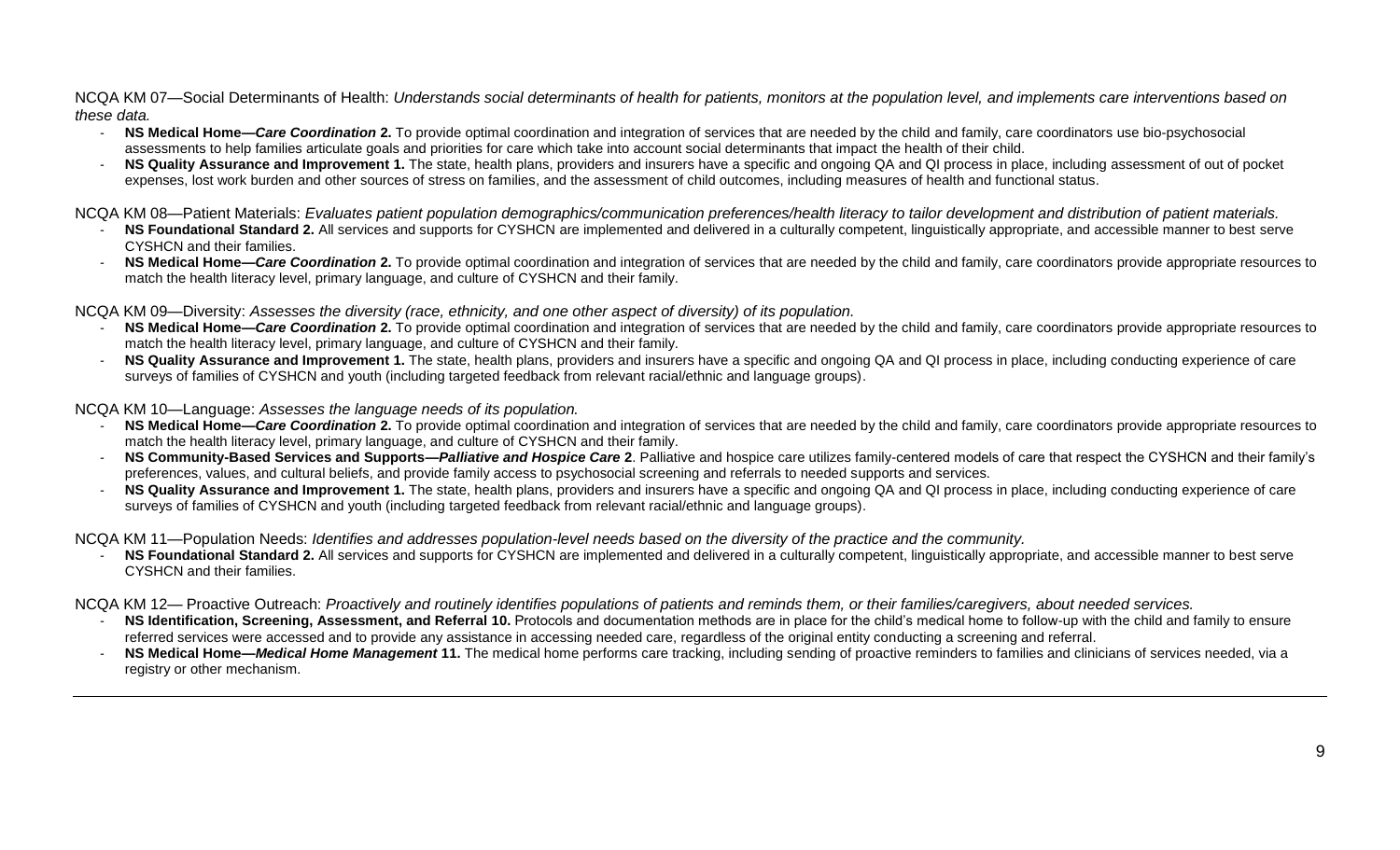#### *Appendix B. NCQA Standard 2: Knowing and Managing Your Patients (KM)—Part 2*

*The practice captures and analyzes information about the patients and community it serves and uses the information to deliver evidence-based care that supports population needs and provision of culturally and linguistically appropriate services.* 

|                                                                                                  |                                             |                                             |                                                     |                                                     |                                                       | <b>NCQA Standards</b>                                |                                                                     |                                                   |                                                                |                                                                      |                                                        |                                           |
|--------------------------------------------------------------------------------------------------|---------------------------------------------|---------------------------------------------|-----------------------------------------------------|-----------------------------------------------------|-------------------------------------------------------|------------------------------------------------------|---------------------------------------------------------------------|---------------------------------------------------|----------------------------------------------------------------|----------------------------------------------------------------------|--------------------------------------------------------|-------------------------------------------|
| <b>National</b><br><b>Standards for</b><br><b>Systems of</b><br><b>Care for</b><br><b>CYSHCN</b> | NCQA KM 13:<br>Excellence in<br>Performance | NCQA KM 14:<br>Medication<br>Reconciliation | <b>NCQA KM</b><br>15.<br>Medication<br><b>Lists</b> | NCQA 16:<br><b>New</b><br>Prescription<br>Education | <b>NCQA KM</b><br>20: Clinical<br>Decision<br>Support | NCQA KM 21:<br>Community<br>Resource<br><b>Needs</b> | <b>NCQA KM</b><br>22: Access<br>to<br>Education<br><b>Resources</b> | <b>NCQA KM</b><br>23: Oral<br>Health<br>Education | <b>NCQA KM</b><br>24:<br>Shared<br>Decision-<br>Making<br>Aids | <b>NCQA KM</b><br>25: School<br>Intervention<br>Agency<br>Engagement | <b>NCQA KM</b><br>26:<br>Community<br>Resource<br>List | <b>NCQA KM</b><br>28: Case<br>Conferences |
| Foundational<br><b>Standards</b>                                                                 | $\checkmark$                                |                                             |                                                     |                                                     | $\checkmark$                                          |                                                      |                                                                     |                                                   | $\checkmark$                                                   |                                                                      |                                                        |                                           |
| Identification,<br>Screening,<br>Assessment,<br>and Referral                                     |                                             |                                             |                                                     |                                                     | $\checkmark$                                          |                                                      |                                                                     |                                                   |                                                                |                                                                      |                                                        |                                           |
| <b>Access to Care</b>                                                                            |                                             |                                             |                                                     |                                                     |                                                       |                                                      |                                                                     |                                                   |                                                                |                                                                      |                                                        |                                           |
| <b>Medical Home</b>                                                                              |                                             |                                             | $\checkmark$                                        | $\checkmark$                                        | $\checkmark$                                          |                                                      | √                                                                   | √                                                 | $\checkmark$                                                   |                                                                      |                                                        | $\checkmark$                              |
| Community<br><b>Based Services</b><br>and Support                                                |                                             |                                             |                                                     |                                                     |                                                       | $\checkmark$                                         | $\checkmark$                                                        |                                                   | $\checkmark$                                                   | $\checkmark$                                                         | $\checkmark$                                           |                                           |
| <b>Health</b><br>Information<br><b>Technology</b>                                                |                                             |                                             |                                                     |                                                     |                                                       |                                                      |                                                                     |                                                   |                                                                |                                                                      |                                                        |                                           |
| <b>Transition to</b><br>Adulthood                                                                |                                             |                                             |                                                     |                                                     |                                                       |                                                      |                                                                     |                                                   |                                                                |                                                                      |                                                        |                                           |
| Quality<br>Assurance and<br>Improvement                                                          |                                             |                                             |                                                     |                                                     |                                                       |                                                      |                                                                     |                                                   |                                                                |                                                                      |                                                        |                                           |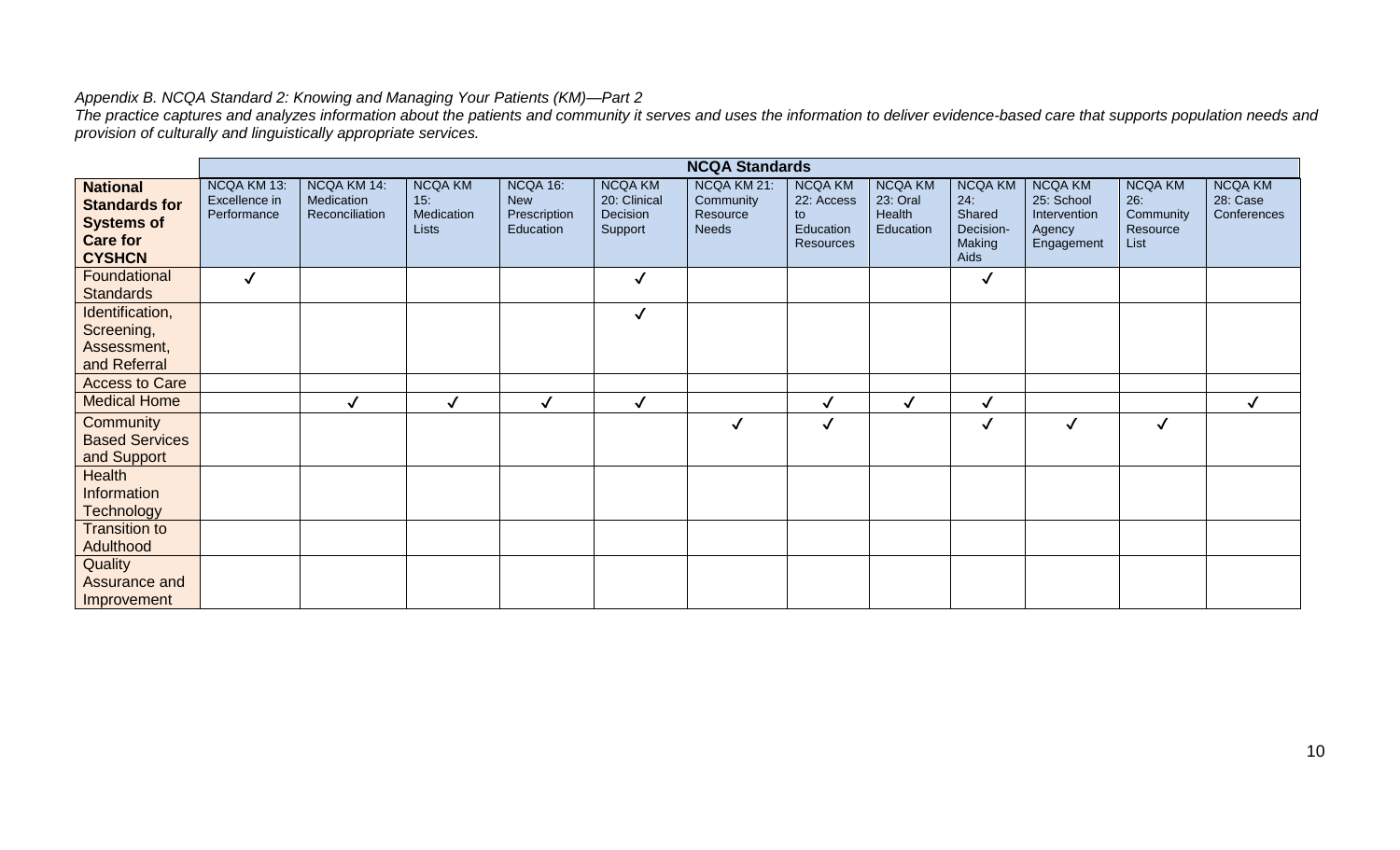NCQA KM 13—Excellence in Performance: *Demonstrates excellence in a benchmarked/ performance-based recognition program assessed using evidence-based care guidelines.*

NS Foundational Standard 4. All care provided to CYSHCN and their families is evidence-based where possible, and evidence-informed and/or based on promising practices where evidencebased approaches do not exist.

NCQA KM 14—Medication Reconciliation: *Reviews and reconciles medications for more than 80 percent of patients received from care transitions.*

- **NS Medical Home—***Medical Home Management* **8.** The medical home has a process for keeping an updated record of and managing medications.
- NS Medical Home—*Medical Home Management* 10. The medical home conducts effective transitions of care between primary and specialty services, facilities, and providers and institutional settings to ensure preference for health services and sharing of information across systems.

NCQA KM 15—Medication Lists: *Maintains an up-to-date list of medications for more than 80 percent of patients.*

- **NS Medical Home—***Medical Home Management* **8.** The medical home serving CYSHCN has a process for keeping an updated record of and managing medications.
- NCQA KM 16—New Prescription Education: *Assesses understanding and provides education, as needed, on new prescriptions for more than 50 percent of patients/families/caregivers.*
	- NS Medical Home-Care Coordination 2. To provide optimal coordination and integration of services that are needed by the child and family, care coordinators provide appropriate resources to match the health literacy level, primary language, and culture of CYSHCN and their family.

NCQA KM 20—Clinical Decision Support: *Implements clinical decision support following evidence-based guidelines for care of a mental health condition or well child care.*

- **NS Foundational Standard 4.** All care provided to CYSHCN and their families is evidence-based where possible, and evidence-informed and/or based on promising practices where evidencebased approaches do not exist.
- **NS Identification, Screening, Assessment, and Referral 3.** CYSHCN receive periodic, developmentally appropriate, and recommended comprehensive screenings according to the Bright Futures guidelines.
- **NS Medical Home—***Pediatric Preventive and Primary Care* **2.** CYSHCN receive recommended immunizations according to the Advisory Committee on Immunization Practices (ACIP).

NCQA KM 21—Community Resource Needs: *Uses information on the population served by the practice to prioritize needed community resources.*

- **NS Community-Based Services and Supports 1.** CYSHCN are provided access to comprehensive home and community-based supports. Agreements are in place between the health systems and community agencies including family organizations, public health, education, Early Intervention (Part C), Special Education, child welfare, mental health, and home health care organizations.

NCQA KM 22—Access to Educational Resources: *Provides access to educational resources, such as materials, peer-support sessions, group classes, online self-management tools or programs.*

- **NS Medical Home—***Medical Home Management* **6.** The medical home conducts activities to support CYSHCN and their families in self-management of the child's health and health care.
- **NS Medical Home—Care Coordination 2.** To provide optimal coordination and integration of services that are needed by the child and family, care coordinators provide appropriate resources to match the health literacy level, primary language, and culture of CYSHCN and their family.
- **NS Community-Based Services and Supports 1.** CYSHCN are provided access to comprehensive home and community-based supports. Agreements are in place between the health systems and community agencies including family organizations, public health, education, Early Intervention (Part C), Special Education, child welfare, mental health, and home health care organizations, and are structured to promote family support through linking families to family organizations and other services and supports.

NCQA KM 23—Oral Health Education: *Provides oral health education resources to patients.*

NS Medical Home 1. All CYSHCN have a medical home capable of providing or coordinating services to meet the child's medical, dental, and social-emotional needs.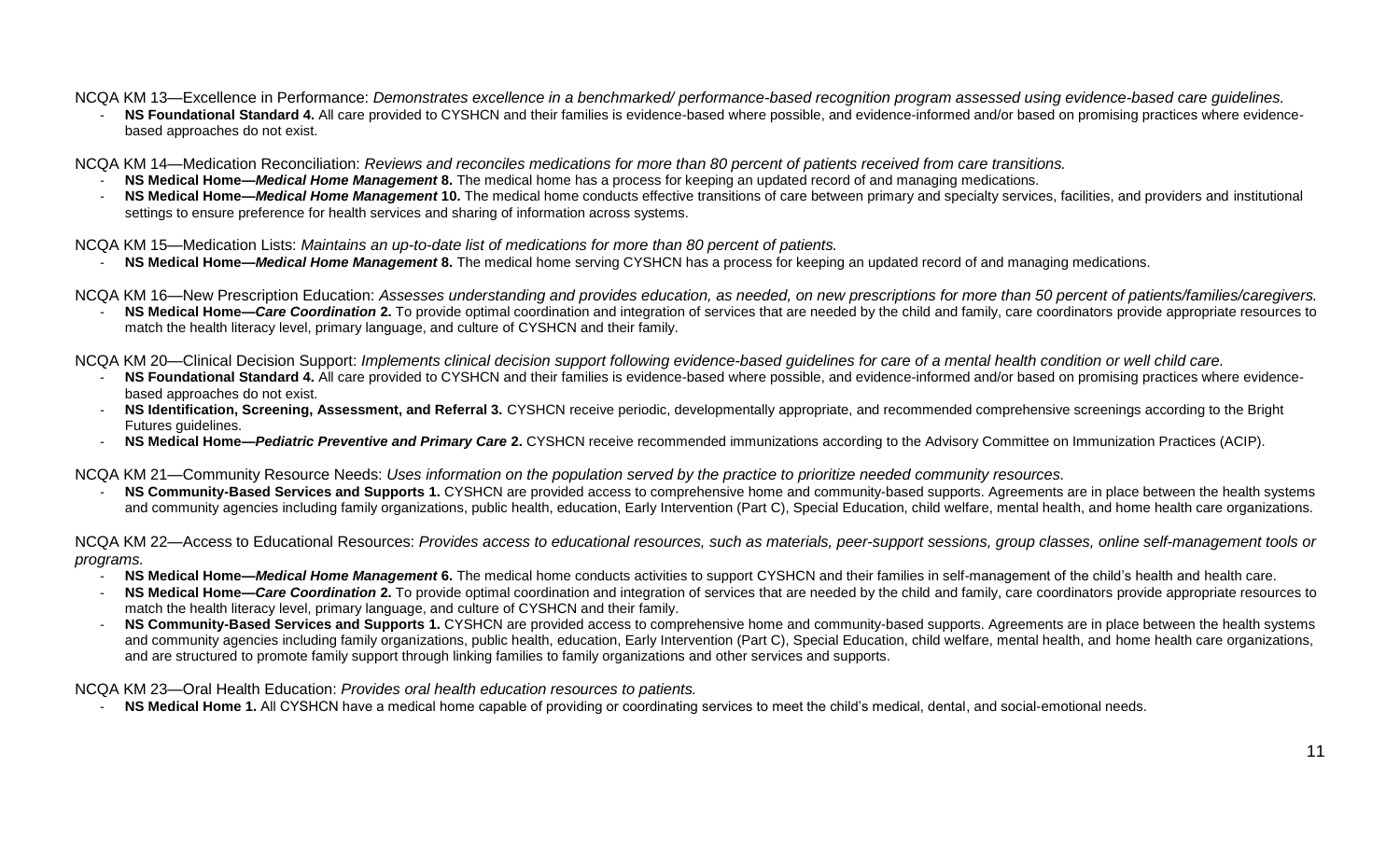NCQA KM 24—Shared Decision-Making Aids: *Adopts shared decision-making aids for preference-sensitive conditions.*

- **NS Foundational Standard 1.** Children and families of CYSHCN are active, core partners in decision making in all levels of care.
- **NS Medical Home—Care Coordination 2.** To provide optimal coordination and integration of services that are needed by the child and family, care coordinators provide appropriate resources to match the health literacy level, primary language, and culture of CYSHCN and their family.
- NS Medical Home—Care Coordination 4. Family strengths are respected in the delivery of care, extended family members are included in decision making according to the family's wishes and family-driven goals are incorporated into the plan of care.
- **NS Community-Based Services and Supports—***Palliative and Hospice Care* **2**. Palliative and hospice care utilizes family-centered models of care that respect the CYSHCN and their family's preferences, values, and cultural beliefs, and provide family access to psychosocial screening and referrals to needed supports and services.

NCQA KM 25—School/Intervention Agency Engagement: *Engages with schools or intervention agencies in the community.*

- **NS Community-Based Services and Supports 1.** CYSHCN are provided access to comprehensive home and community-based supports. Agreements are in place between the health systems and community agencies including family organizations, public health, education, Early Intervention (Part C), Special Education, child welfare, mental health, and home health care organizations.

NCQA KM 26: Community Resource List: *Routinely maintains a current community resource list based on the needs identified.*

- **NS Community-Based Services and Supports 1.** CYSHCN are provided access to comprehensive home and community-based supports. Agreements are in place between the health systems and community agencies including family organizations, public health, education, Early Intervention (Part C), Special Education, child welfare, mental health, and home health care organizations to promote collaboration between community-based organizations and agencies, providers, health care systems, and families, and specify responsibilities across the various providers, and community-based agencies.

NCQA KM 28: Case Conferences: *Has regular "case conferences" involving parties outside the practice team (e.g., community supports, specialists).*

- NS Medical Home-Medical Home Management 9. The medical home integrates care with other providers and ensures that information is shared effectively with families and among and between providers.
- **NS Medical Home—***Medical Home Management* **10.** The medical home conducts effective transitions of care between primary and specialty services, facilities, and providers and institutional settings to ensure preference for health services and sharing of information across systems.
- **NS Medical Home—Care Coordination 1.** All CYSHCN have access to patient and family-centered care coordination that integrates physical, oral, mental health and community-based services.
- NS Medical Home—Care Coordination 2. To provide optimal coordination and integration of services that are needed by the child and family, care coordinators have ongoing relationships with families, medical care providers, and other partners in care.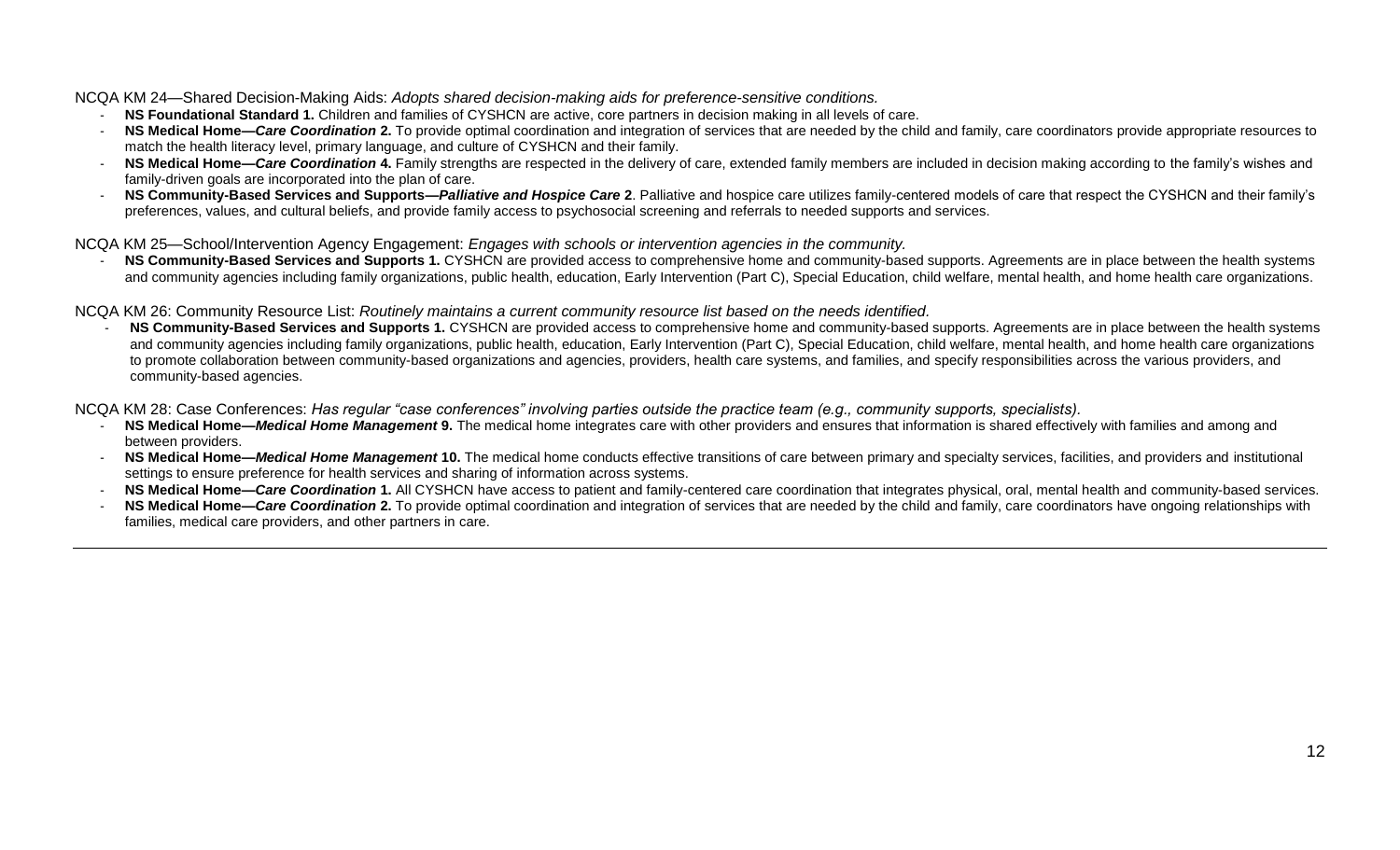# <span id="page-12-0"></span>*Appendix C. NCQA Standard 3: Patient-Centered Access and Continuity (AC)*

*The PCMH model expects continuity of care. Patients/families/caregivers have 24/7 access to clinical advice and appropriate care facilitated by their designated clinician/care team and supported by access to their medical record. The practice considers the needs and preferences of the patient population when establishing and updating standards for access.* 

|                                                                                                  |                                                     |                                         |                                                                       |                                                                 | <b>NCQA Standards</b>                                  |                                            |                                                     |                                                |                                                            |
|--------------------------------------------------------------------------------------------------|-----------------------------------------------------|-----------------------------------------|-----------------------------------------------------------------------|-----------------------------------------------------------------|--------------------------------------------------------|--------------------------------------------|-----------------------------------------------------|------------------------------------------------|------------------------------------------------------------|
| <b>National</b><br><b>Standards for</b><br><b>Systems of</b><br><b>Care for</b><br><b>CYSHCN</b> | NCQA AC 01:<br><b>Access Needs</b><br>& Preferences | NCQA AC 02:<br>Same-day<br>Appointments | NCQA AC 03:<br>Appointment<br><b>Outside Business</b><br><b>Hours</b> | NCQA AC 04:<br><b>Timely Clinical</b><br>Advice by<br>Telephone | NCQA AC 05:<br><b>Clinical Advice</b><br>Documentation | NCQA AC 06:<br>Alternative<br>Appointments | NCQA AC 07:<br>Electronic<br><b>Patient Records</b> | NCQA AC 10:<br>Personal Clinician<br>Selection | NCQA AC 12: Continuity<br>of Medical Record<br>Information |
| Foundational<br><b>Standards</b>                                                                 |                                                     |                                         |                                                                       |                                                                 |                                                        |                                            |                                                     |                                                |                                                            |
| Identification,<br>Screening,<br>Assessment,<br>and Referral                                     |                                                     |                                         |                                                                       |                                                                 |                                                        |                                            |                                                     |                                                |                                                            |
| <b>Access to Care</b>                                                                            | $\checkmark$                                        |                                         |                                                                       |                                                                 |                                                        | $\checkmark$                               |                                                     | $\checkmark$                                   |                                                            |
| <b>Medical Home</b>                                                                              |                                                     |                                         |                                                                       |                                                                 |                                                        |                                            |                                                     |                                                |                                                            |
| Community<br><b>Based Services</b><br>and Support                                                |                                                     |                                         |                                                                       |                                                                 |                                                        |                                            |                                                     |                                                |                                                            |
| Health<br>Information<br><b>Technology</b>                                                       |                                                     |                                         |                                                                       |                                                                 | $\checkmark$                                           |                                            |                                                     |                                                |                                                            |
| <b>Transition to</b><br>Adulthood                                                                |                                                     |                                         |                                                                       |                                                                 |                                                        |                                            |                                                     |                                                |                                                            |
| Quality<br>Assurance and<br>Improvement                                                          |                                                     |                                         |                                                                       |                                                                 |                                                        |                                            |                                                     |                                                |                                                            |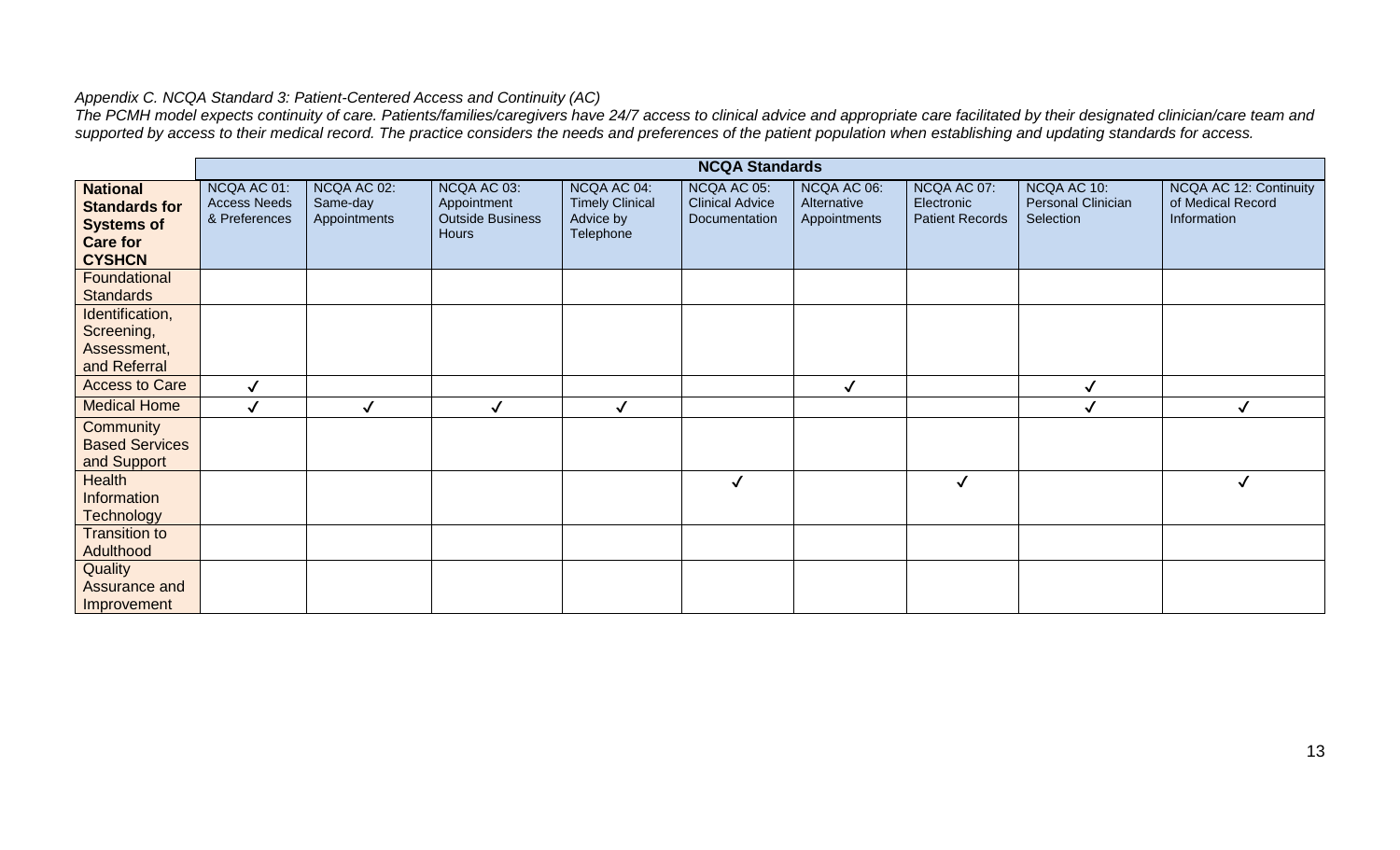NCQA AC 01—Access Needs and Preferences: *Assesses the access needs and preferences of the patient population.*

- NS Access to Care 1. The system has the capacity and processes in place to ensure CYSHCN geographic and timely access to primary and specialty services.
- **NS Access to Care 3.** Transportation assistance is provided to families with difficulties accessing needed medical services.
- **NS Medical Home—***Medical Home Management* **2.** The medical home utilizes scheduling systems that recognize the additional time involved in caring for CYSHCN.
- **NS Medical Home—***Medical Home Management* **5.** Accommodations for special needs, such as provision of home visits versus office visits are made available by the medical home.

NCQA AC 02—Same-Day Appointments: *Provides same-day appointments for routine and urgent care to meet identified patient needs.*

NS Access to Care 2. Reasonable access requirements and wait times are in place for routine, episodic, urgent, and emergent physical, oral, mental health and habilitative services. Same day appointments are made available for urgent care services.

NCQA AC 03—Appointments Outside Business Hours: *Provides routine and urgent appointments outside regular business hours to meet identified patient needs.*

- **NS Medical Home—***Medical Home Management* **1.** The medical home provides access to health care services 24 hours, seven days a week.

NCQA AC 04—Timely Clinical Advice by Telephone: *Provides timely clinical advice by telephone.*

- **NS Medical Home—***Medical Home Management* **1.** The medical home provides access to health care services 24 hours, seven days a week.

NCQA AC 05—Clinical Advice Documentation: *Documents clinical advice in patient records and confirms clinical advice and care provided after-hours does not conflict with patient medical record.* 

- **NS Health Information Technology 2.** Medical homes have the capacity for electronic health information and exchange, including maintenance of clinical information.

NCQA AC 06—Alternative Appointments: *Provides scheduled routine or urgent appointments by telephone or other technology-supported mechanisms.*

NS Access to Care 4. Satellite programs, electronic communications, and telemedicine are used to enhance access to specialty care and regional pediatric centers of excellence, where available, and other multidisciplinary teams of pediatric specialty providers.

NCQA AC 07—Electronic Patient Requests: *Has a secure electronic system for patients to request appointments, prescription refills, referrals and test results.*

- NS Health Information Technology 1. Electronic health information should be accessible, retrievable, and available across systems and meet meaningful use requirements.
- **NS Health Information Technology 2.** Medical homes have the capacity for electronic health information and exchange, including maintenance of clinical information.

NCQA AC 10—Personal Clinical Selection: *Helps patients/families/ caregivers select or change a personal clinician.*

- **NS Access to Care 5.** Written policies and procedures are in place that describe how CYSHCN choose and/or are assigned to a PCP and how they may change their PCP.
- **NS Access to Care 6.** Pediatric specialists who have a demonstrated clinical relationship as the clinical coordinator of all care for the child are able to serve as a primary care provider (PCP).
- **NS Medical Home 2.** The medical home provides team-based care that is led by a primary care clinician and/or pediatric subspecialist and in which the family is a core member
- NS Medical Home—Care Coordination 4. Family strengths are respected in the delivery of care, extended family members are included in decision making according to the family's wishes and family-driven goals are incorporated into the plan of care.

NCQA AC 12—Continuity of Medical Record Information: *Provides continuity of medical record information for care and advice when the office is closed.*

- **NS Medical Home—***Medical Home Management* **9.** The medical home integrates care with other providers and ensures that information is shared effectively with families and among and between providers.
- NS Health Information Technology 1. Electronic health information should be accessible, retrievable, and available across systems and meet meaningful use requirements.
- **NS Health Information Technology 2.** Medical homes have the capacity for electronic health information and exchange, including maintenance of clinical information.
- **NS Health Information Technology 4.** Documented processes exist for exchanging health information across care settings.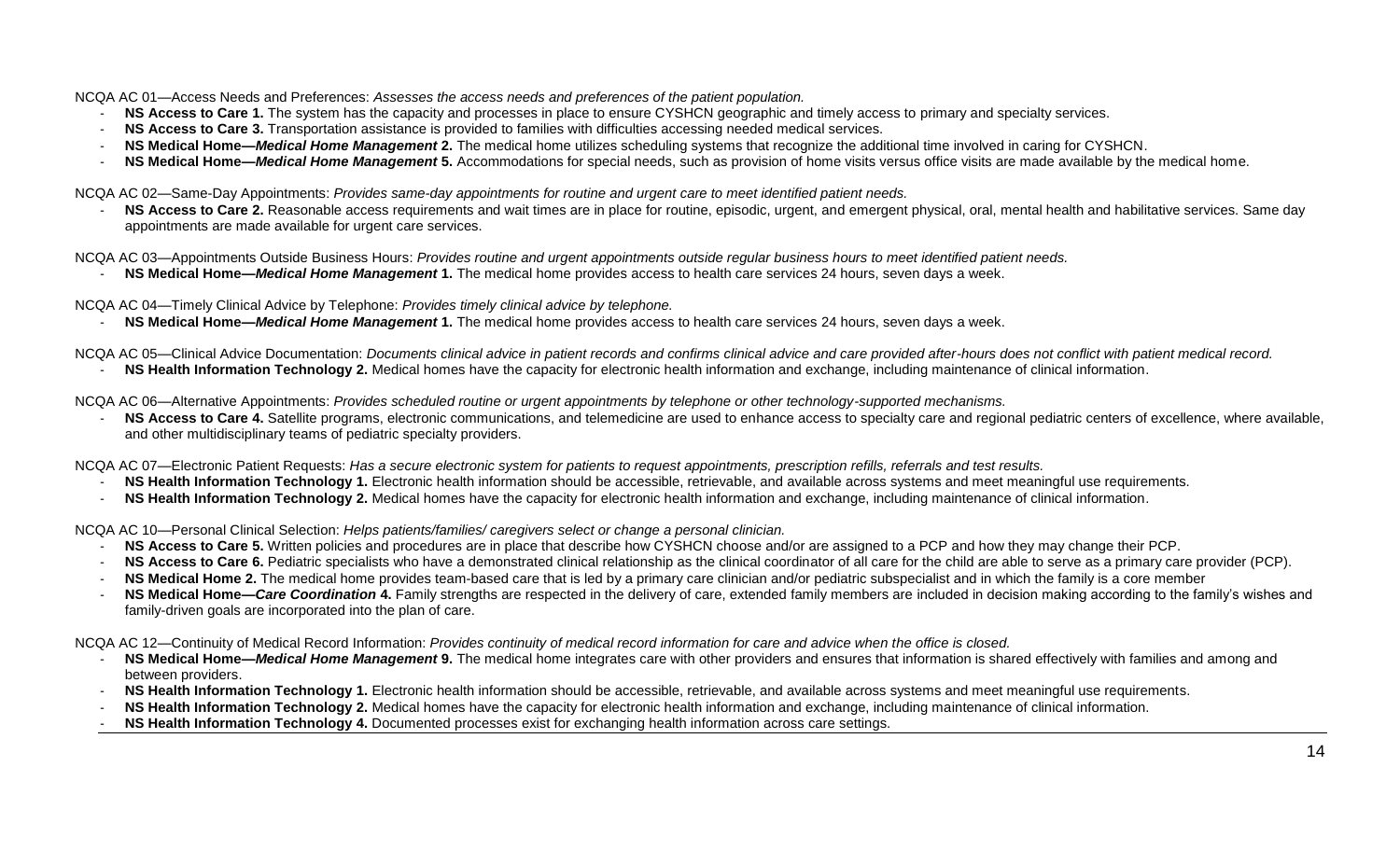#### <span id="page-14-0"></span>*Appendix D. NCQA Standard 4: Care Management and Support (CM)*

*The practice identifies patient needs at the individual and population levels to effectively plan, manage and coordinate patient care in partnership with patients/families/caregivers. Emphasis is placed on supporting patients at highest risk.* 

|                                                                                 |                                                               |                                                                  |                                              |                                                    | <b>NCQA Standards</b>                                    |                                                    |                                       |                                      |
|---------------------------------------------------------------------------------|---------------------------------------------------------------|------------------------------------------------------------------|----------------------------------------------|----------------------------------------------------|----------------------------------------------------------|----------------------------------------------------|---------------------------------------|--------------------------------------|
| <b>National</b><br><b>Standards for</b><br><b>Systems of</b><br><b>Care for</b> | NCQA CM 01:<br><b>Identifying Patients</b><br>Care Management | NCQA CM 02:<br><b>Monitoring Patients</b><br>for Care Management | NCQA CM 04:<br>Person-Centered<br>Care Plans | NCQA CM 05:<br><b>Written Care</b><br><b>Plans</b> | NCQA CM 06:<br><b>Patient Preferences &amp;</b><br>Goals | NCQA CM 07:<br><b>Patient Barriers to</b><br>Goals | NCQA CM 08: Self-<br>Management Plans | NCQA CM 09: Care<br>Plan Integration |
| <b>CYSHCN</b>                                                                   |                                                               |                                                                  |                                              |                                                    |                                                          |                                                    |                                       |                                      |
| Foundational<br><b>Standards</b>                                                |                                                               |                                                                  |                                              |                                                    | $\checkmark$                                             | $\checkmark$                                       |                                       |                                      |
| Identification,<br>Screening,                                                   |                                                               |                                                                  |                                              |                                                    |                                                          |                                                    |                                       |                                      |
| Assessment,<br>and Referral                                                     |                                                               |                                                                  |                                              |                                                    |                                                          |                                                    |                                       |                                      |
| <b>Access to Care</b>                                                           |                                                               |                                                                  |                                              |                                                    |                                                          |                                                    |                                       |                                      |
| <b>Medical Home</b>                                                             |                                                               | ✓                                                                |                                              | ✓                                                  | $\checkmark$                                             |                                                    | $\checkmark$                          |                                      |
| Community<br><b>Based Services</b><br>and Support                               |                                                               |                                                                  |                                              |                                                    |                                                          |                                                    |                                       |                                      |
| Health<br>Information<br><b>Technology</b>                                      |                                                               |                                                                  |                                              |                                                    |                                                          |                                                    |                                       |                                      |
| <b>Transition to</b><br>Adulthood                                               |                                                               |                                                                  |                                              |                                                    |                                                          |                                                    |                                       |                                      |
| Quality<br>Assurance and<br>Improvement                                         |                                                               |                                                                  |                                              |                                                    |                                                          |                                                    |                                       |                                      |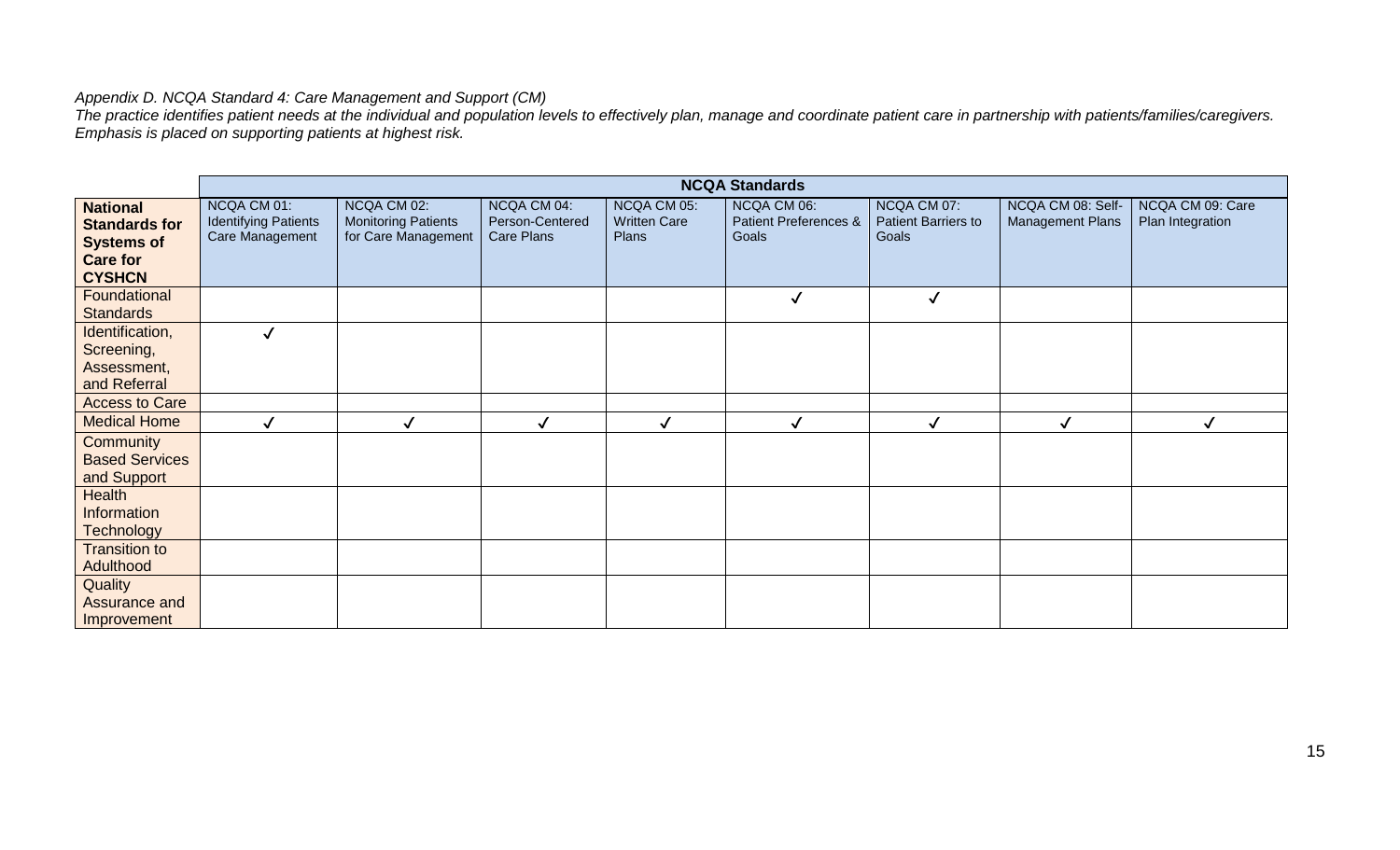NCQA CM 01—Identifying Patients for Care Management: Considers behavioral health conditions; high cost/high utilization; poorly controlled or complex conditions; social determinants of health; and referrals by outside organizations when establishing a systematic process and criteria for identifying patients who may benefit from care management (practice must include at least three in its criteria).

- **NS Identification, Screening, Assessment, and Referral 2.** Upon enrollment and transfer between insurance coverage, a mechanism for identifying CYSHCN, is in place.
- **NS Medical Home—***Medical Home Management* **4.** Pre-visit assessments are completed by the medical home with the family to ensure the medical home team has comprehensive data on the child/family and provides care in an appropriate manner.
- **NS Medical Home—***Medical Home Management* **7.** The medical home develops, maintains, and updates a comprehensive, integrated plan of care that includes patient/family-identified goals.
- **NS Medical Home—Care Coordination 1.** All CYSHCN have access to patient and family-centered care coordination that integrates physical, oral, mental health and community-based services.

NCQA CM 02—Monitoring Patients for Care Management: *Monitors the percentage of the total patient population identified through its process and criteria.*

**NS Medical Home—Care Coordination 1.** All CYSHCN have access to patient and family-centered care coordination that integrates physical, oral, mental health and community-based services.

NCQA CM 04—Person-Centered Care Plans: *Establishes a person-centered care plan for patients identified for care management.*

- **NS Medical Home—***Care Coordination* **3.** A plan of care is jointly developed, shared, and implemented among the CYSHCN and their family, PCP, and members of the health care team*.*
- NS Medical Home—Care Coordination 4. Family strengths are respected in the delivery of care, extended family members are included in decision making according to the family's wishes, and family-driven goals are incorporated into the plan of care.

NCQA CM 05—Written Care Plans: *Provides a written care plan to the patient/family/caregiver for patients identified for care management.*

**NS Medical Home—Care Coordination** 3. A plan of care is jointly developed, shared, and implemented among the CYSHCN and their family, primary care provider and/or the specialist serving as the principal coordinating physician and members of the health care team.

NCQA CM 06: Patient Preferences and Goals: *Documents patient preference and functional/lifestyle goals in individual care plans.*

- **NS Foundation Standard 1.** Children and families of CYSHCN are active, core partners in decision making in all levels of care.
- NS Medical Home—Care Coordination 2. Care coordinators use biopsychosocial assessments to help families articulate goals and priorities for care which take into account social determinants that impact the health of their child.
- NS Medical Home—Care Coordination 4. Family strengths are respected in the delivery of care, extended family members are included in decision making according to the family's wishes and family-driven goals are incorporated into the plan of care.

NCQA CM 07—Patient Barriers to Goals: *Identifies and discusses potential barriers to meeting goals in individual care plans.*

- **NS Foundation Standard 1.** Children and families of CYSHCN are active, core partners in decision making in all levels of care.
- NS Medical Home—Care Coordination 2. Care coordinators: have ongoing relationships with families, medical care providers, and other partners in care, and use biopsychosocial assessments to help families articulate goals and priorities for care which take into account social determinants that impact the health of their child.

NCQA CM 08—Self-Management Plans: *Includes a self-management plan in individual care plans.*

**NS Medical Home—***Medical Home Management* **6.** The medical home conducts activities to support CYSHCN and their families in self-management of the child's health and health care.

NCQA CM 09—Care Plan Integration: Care plan is integrated and accessible across settings of care.

- **NS Medical Home—Care Coordination** 3. A plan of care is jointly developed, shared, and implemented among the CYSHCN and their family, primary care provider and/or the specialist serving as the principal coordinating physician and members of the health care team.
- **NS Medical Home—***Pediatric Specialty Care* **2.** The system encourages shared management of CYSHCN between pediatric primary care and specialty providers through payment models or other policies that promote improved integration among multiple systems.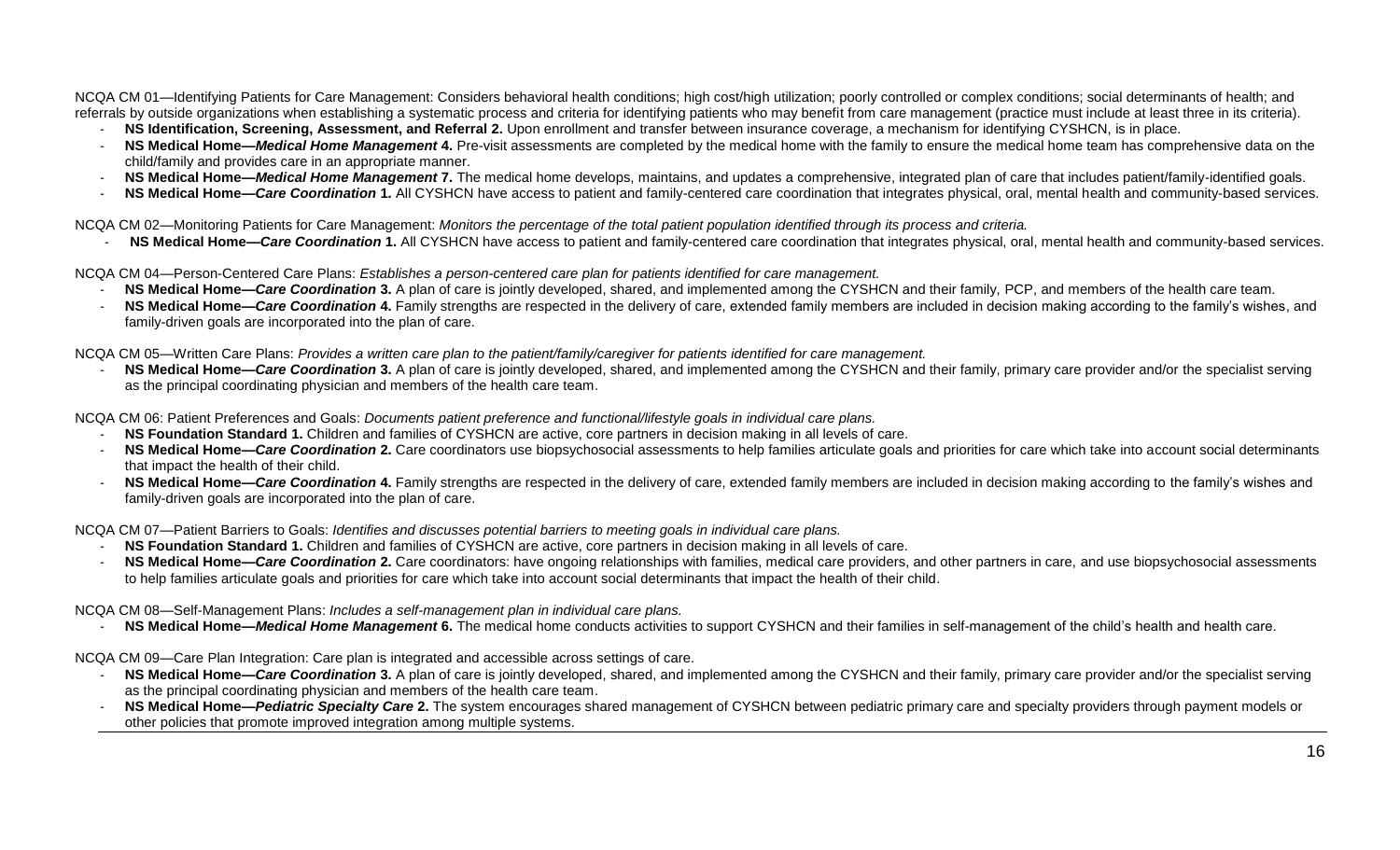## <span id="page-16-0"></span>*Appendix E. NCQA Standard 5: Care Coordination and Care Transitions (CC)—Part 1*

*The practice systematically tracks tests, referrals and care transitions to achieve high quality care coordination, lower costs, improve patient safety and ensure effective communication with specialists and other providers in the medical neighborhood.*

|                                                                                                  |                                      |                                                        |                                       |                                                       | <b>NCQA Standards</b>                                                   |                                                        |                                           |                                               |
|--------------------------------------------------------------------------------------------------|--------------------------------------|--------------------------------------------------------|---------------------------------------|-------------------------------------------------------|-------------------------------------------------------------------------|--------------------------------------------------------|-------------------------------------------|-----------------------------------------------|
| <b>National</b><br><b>Standards for</b><br><b>Systems of</b><br><b>Care for</b><br><b>CYSHCN</b> | NCQA CC 02:<br>Newborn<br>Screenings | NCQA CC 03:<br>Appropriate Use for<br>Labs and Imaging | NCQA CC 04:<br>Referral<br>Management | NCQA CC 08:<br>Specialist<br>Referral<br>Expectations | NCQA CC 09:<br><b>Behavioral Health</b><br><b>Referral Expectations</b> | NCQA CC 10:<br><b>Behavioral Health</b><br>Integration | NCQA CC 11:<br><b>Referral Monitoring</b> | NCQA CC 12: Co-<br>Management<br>Arrangements |
| Foundational<br><b>Standards</b>                                                                 |                                      | $\checkmark$                                           |                                       |                                                       |                                                                         |                                                        |                                           |                                               |
| Identification,<br>Screening,<br>Assessment,<br>and Referral                                     |                                      |                                                        | $\checkmark$                          |                                                       |                                                                         |                                                        |                                           |                                               |
| <b>Access to Care</b>                                                                            |                                      |                                                        |                                       |                                                       |                                                                         |                                                        |                                           |                                               |
| <b>Medical Home</b>                                                                              |                                      |                                                        | $\checkmark$                          | $\checkmark$                                          |                                                                         | $\checkmark$                                           |                                           |                                               |
| Community<br><b>Based Services</b><br>and Support                                                |                                      |                                                        |                                       |                                                       |                                                                         |                                                        |                                           |                                               |
| <b>Health</b><br>Information<br><b>Technology</b>                                                |                                      |                                                        |                                       |                                                       |                                                                         |                                                        | $\checkmark$                              |                                               |
| <b>Transition to</b><br>Adulthood                                                                |                                      |                                                        |                                       |                                                       |                                                                         |                                                        |                                           |                                               |
| Quality<br>Assurance and<br>Improvement                                                          |                                      |                                                        |                                       |                                                       |                                                                         |                                                        |                                           |                                               |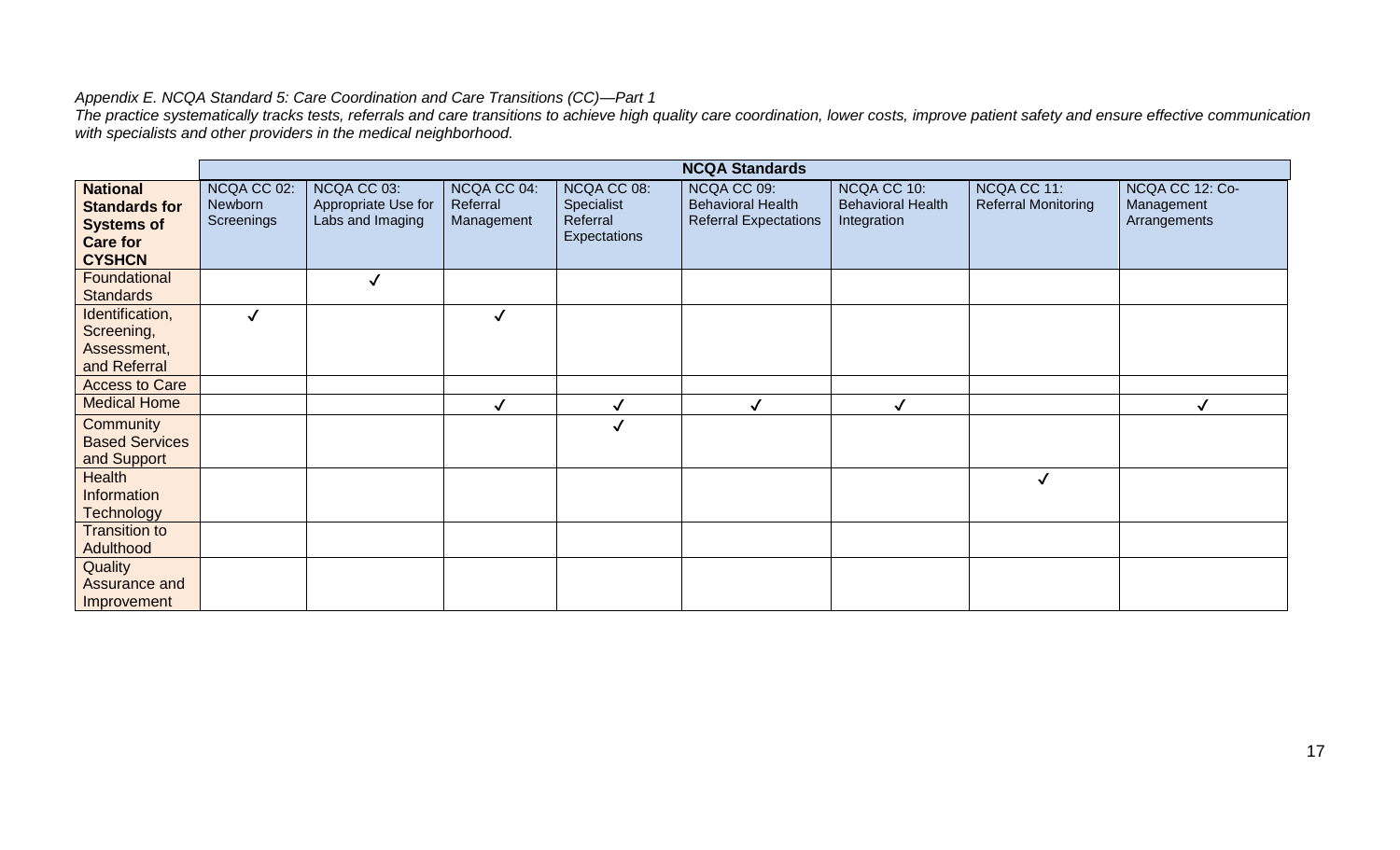NCQA CC 02—Newborn Screenings: Follows up with the inpatient facility about newborn hearing and blood-spot screening.

- **NS Identification, Screening, Assessment, and Referral 4.** Screening results are documented and coordinated with the medical home.
- **NS Identification, Screening, Assessment, and Referral 5.** State newborn screening information is delivered to providers and parents in a timely fashion and arrangements for necessary followup services are documented.
- NS Identification, Screening, Assessment, and Referral 6. The child's health plan and medical home have a documented plan and process to demonstrate follow-up with a hospital or state health department when newborn screening results are not received.

NCQA CC 03—Appropriate Use for Labs and Imaging: *Uses clinical protocols to determine when imaging and lab tests are necessary.*

- **NS Foundation Standard 4:** All care provided to CYSHCN and their families is evidence-based where possible, and evidence-informed and/or based on promising practices where evidencebased approaches do not exist.

NCQA CC 04: Referral Management: The practice systematically manages referrals by: giving the consultant or specialist the clinical question, the required timing, and the type of referral; giving the consultant or specialist pertinent demographic and clinical data, including test results and the current care plan; and tracking referrals until the consultant or specialist's report is available.

- NS Identification, Screening, Assessment, and Referral 9. Following a screening and assessment, CYSHCN are referred to needed services including pediatric specialists, therapies, and other service systems.
- NS Identification, Screening, Assessment, and Referral 10. Protocols and documentation methods are in place for the child's medical home to follow-up with the child and family to ensure referred services were accessed and to provide any assistance in accessing needed care, regardless of the original entity conducting a screening and referral.
- NS Medical Home—*Medical Home Management* 9. The medical home integrates care with other providers and ensures that information is shared effectively with families and among and between providers.
- **NS Medical Home—***Medical Home Management* **11.** The medical home performs care tracking, including sending of proactive reminders to families and clinicians of services needed, via a registry or other mechanism.
- **NS Medical Home—***Care Coordination* **2.** Care coordinators have ongoing relationships with families, medical care providers, and other partners in care.

NCQA CC 08—Specialist Referral Expectations: *Works with nonbehavioral healthcare specialists to whom the practice frequently refers to set expectations for information sharing and patient care.*

- **NS Medical Home—***Medical Home Management* **9.** The medical home integrates care with other providers and ensures that information is shared effectively with families and among and between providers.
- **NS Community-Based Services and Supports 1.** Agreements are in place between the health systems and community agencies including family organizations, public health, education, Early Intervention (Part C), Special Education, child welfare, mental health, and home health care organizations and are structured to establish systems for timely communications and appropriate data sharing and to specify responsibilities across the various providers and community-based agencies.

NCQA CC 09—Behavioral Health Referral Expectations: *Works with behavioral healthcare providers to whom the practice frequently refers to set expectations for information sharing and patient care.*

- **NS Medical Home—***Medical Home Management* **9.** The medical home integrates care with other providers and ensures that information is shared effectively with families and among and between providers.
- NS Medical Home—*Pediatric Specialty Care* 1. Comprehensive specialty services, including behavioral health services, acute services in a 24-hour hour clinical setting, intermediate services, and outpatient services and community support services are made available by specialty providers when needed.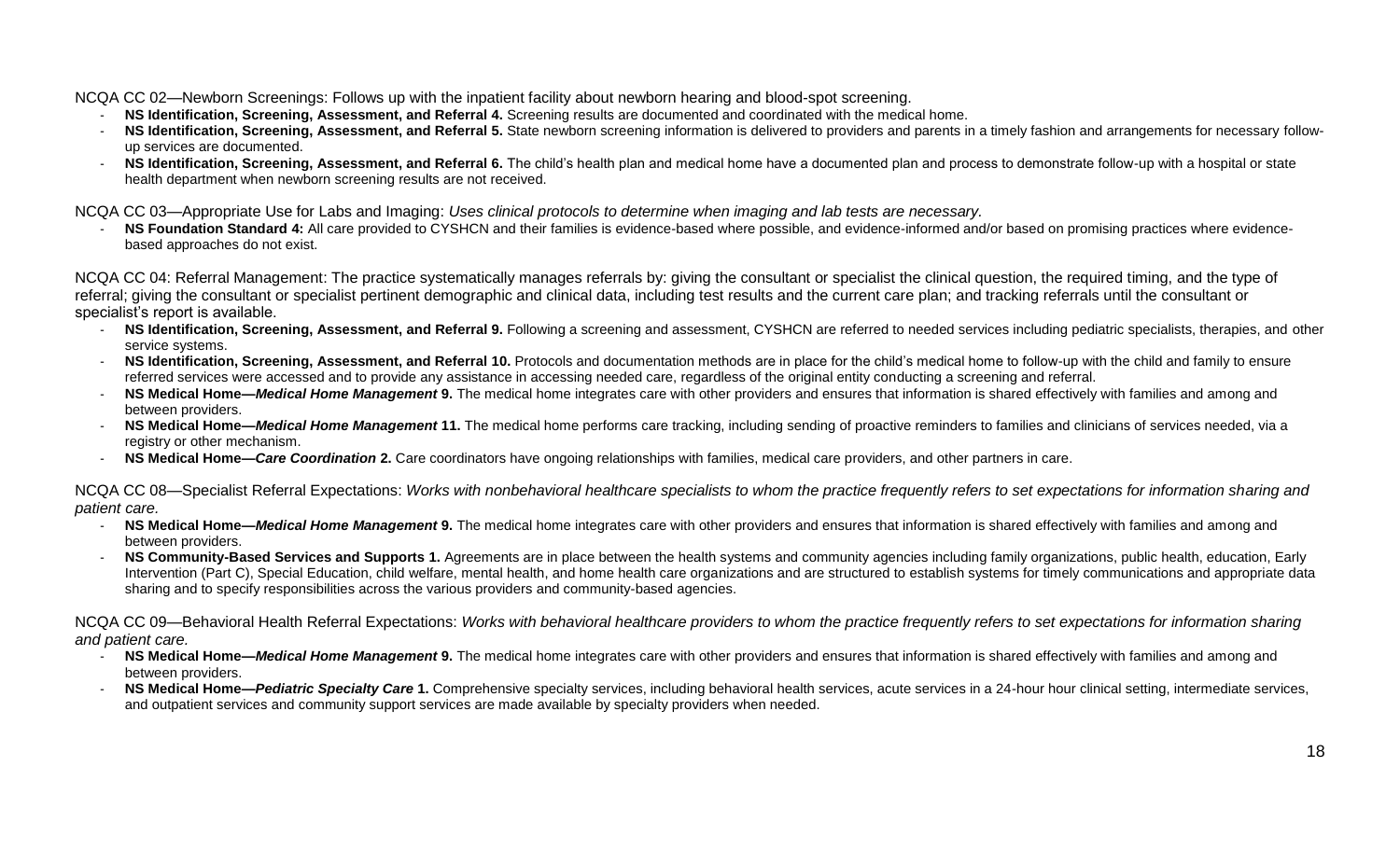**NS Medical Home—***Pediatric Specialty Care* 2. The system encourages shared management of CYSHCN between pediatric primary care and specialty providers through payment models or other policies that promote improved integration among multiple systems.

NCQA CC 10—Behavioral Health Integration: *Integrates behavioral healthcare providers into the care delivery system of the practice site.*

- **NS Medical Home 1.** All CYSHCN have a medical home capable of providing or coordinating services to meet the child's medical, dental and social-emotional needs.
- **NS Medical Home—Care Coordination 1.** All CYSHCN have access to patient and family-centered care coordination that integrates physical, oral, mental health and community-based services.

NCQA CC 11—Referral Monitoring: *Monitors the timeliness and quality of the referral response.*

NS Health Information Technology 4. Documented processes exist for exchanging health information across care settings, including an agreement about exchanging information, the types of information to be exchanged, time frames for exchanging information, and to what extent referrals are made electronically.

NCQA CC 12—Co-Management Arrangements: *Documents co-management arrangements in the patient's medical record.*

- NS Medical Home—Care Coordination 1. All CYSHCN have access to patient and family-centered care coordination that integrates physical, oral, mental health and community-based services.
- **NS Medical Home—***Care Coordination* **2.** Care coordinators have ongoing relationships with families, medical care providers, and other partners in care.
- **NS Medical Home—***Pediatric Specialty Care* **2.** The system encourages shared management of CYSHCN between pediatric primary care and specialty providers through payment models or other policies that promote improved integration among multiple systems.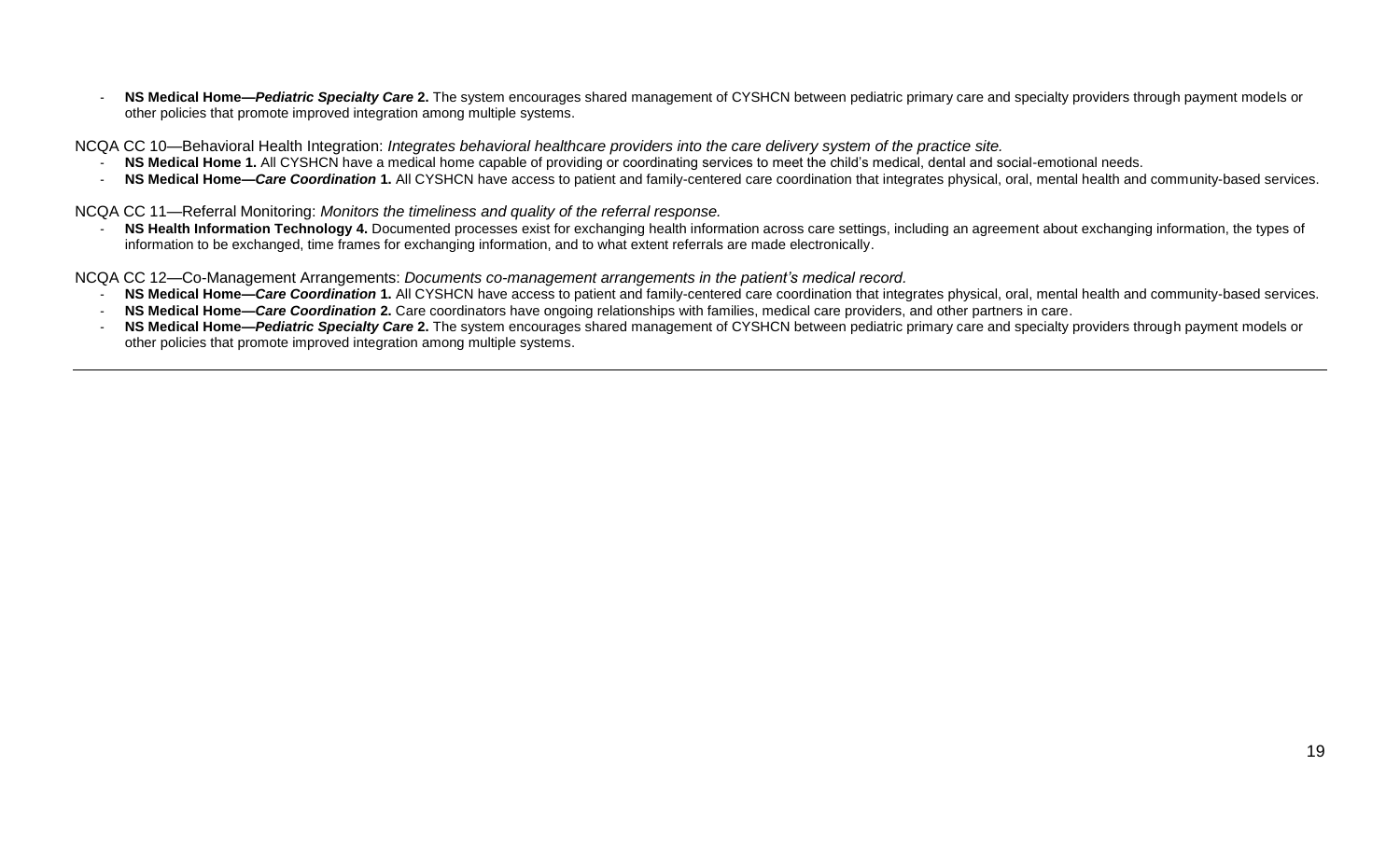## *Appendix E. NCQA Standard 5: Care Coordination and Care Transitions (CC)—Part 2*

*The practice systematically tracks tests, referrals and care transitions to achieve high quality care coordination, lower costs, improve patient safety and ensure effective communication with specialists and other providers in the medical neighborhood.* 

|                                                                                                  |                                                                                 |                                                       |                                                    |                                                       | <b>NCQA Standards</b>                                         |                                                                                  |                                                               |
|--------------------------------------------------------------------------------------------------|---------------------------------------------------------------------------------|-------------------------------------------------------|----------------------------------------------------|-------------------------------------------------------|---------------------------------------------------------------|----------------------------------------------------------------------------------|---------------------------------------------------------------|
| <b>National</b><br><b>Standards for</b><br><b>Systems of</b><br><b>Care for</b><br><b>CYSHCN</b> | NCQA CC 14:<br><b>Identifying</b><br><b>Unplanned Hospital</b><br>and ED Visits | NCQA CC 15:<br><b>Sharing Clinical</b><br>Information | NCQA CC 16:<br>Post-Hospital/ED<br>Visit Follow-up | NCQA CC 17: Acute<br>Care After Hours<br>Coordination | NCQA CC 18:<br>Information Exchange<br>During Hospitalization | NCQA CC 20: Care Plan<br><b>Collaboration for Practice</b><br><b>Transitions</b> | NCQA CC 21: External<br>Electronic Exchange of<br>Information |
| Foundational<br><b>Standards</b>                                                                 |                                                                                 |                                                       |                                                    |                                                       |                                                               |                                                                                  |                                                               |
| Identification,<br>Screening,<br>Assessment,<br>and Referral                                     |                                                                                 |                                                       | $\checkmark$                                       |                                                       |                                                               |                                                                                  |                                                               |
| <b>Access to Care</b>                                                                            |                                                                                 |                                                       |                                                    |                                                       |                                                               |                                                                                  |                                                               |
| <b>Medical Home</b>                                                                              |                                                                                 | ✓                                                     |                                                    |                                                       |                                                               |                                                                                  |                                                               |
| Community<br><b>Based Services</b><br>and Support                                                |                                                                                 |                                                       |                                                    |                                                       |                                                               |                                                                                  |                                                               |
| <b>Health</b><br>Information<br>Technology                                                       |                                                                                 |                                                       |                                                    | $\checkmark$                                          | √                                                             |                                                                                  |                                                               |
| <b>Transition to</b><br>Adulthood                                                                |                                                                                 |                                                       |                                                    |                                                       |                                                               | $\checkmark$                                                                     |                                                               |
| Quality<br>Assurance and<br>Improvement                                                          |                                                                                 |                                                       |                                                    |                                                       |                                                               |                                                                                  |                                                               |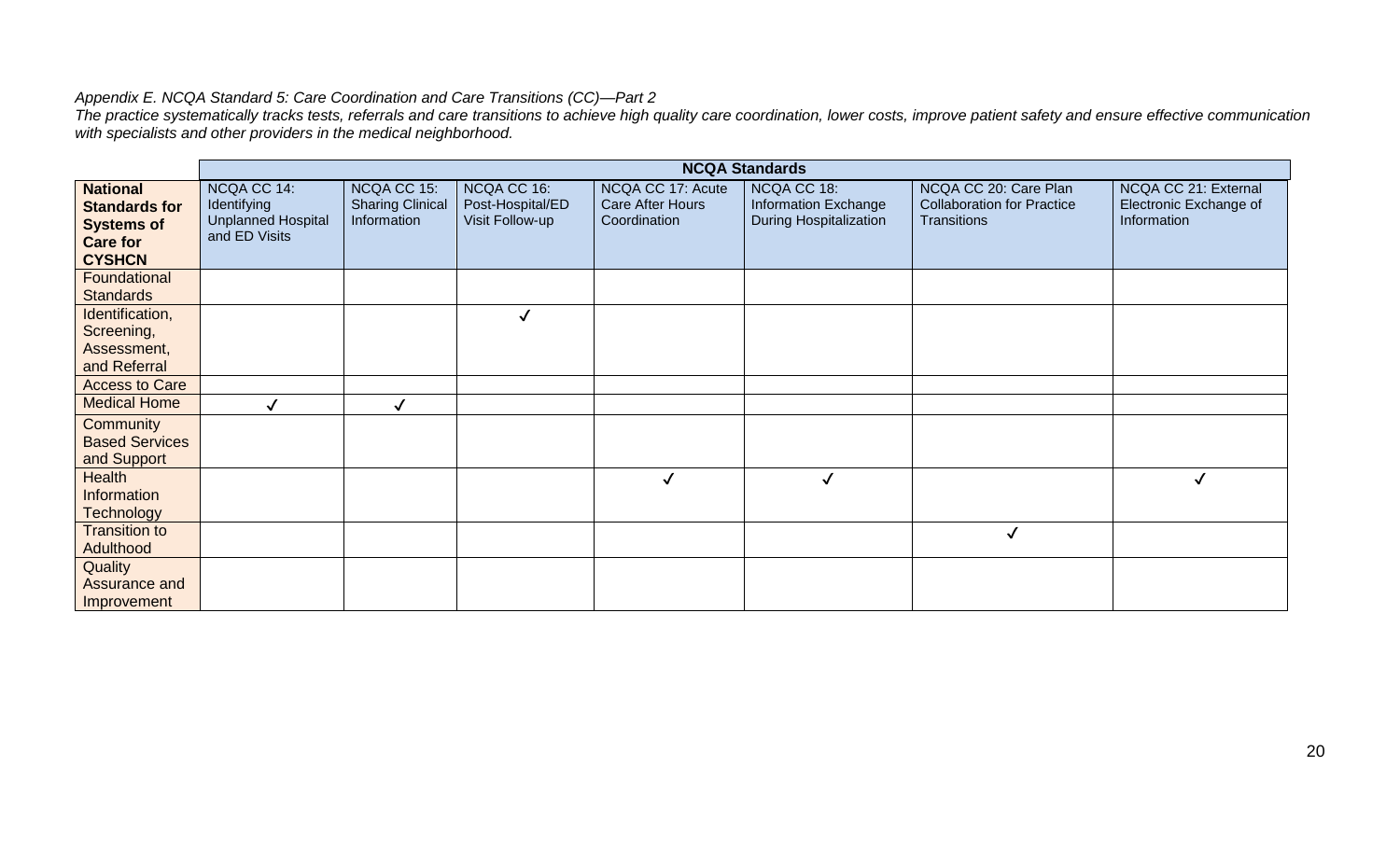NCQA CC 14—Identifying Unplanned Hospital and ED Visits: *Systematically identifies patients with unplanned hospital admissions and emergency department visits.*

NS Medical Home—*Medical Home Management* 10. The medical home conducts effective transitions of care between primary and specialty services, facilities, and providers and institutional settings to ensure preference for health services and sharing of information across systems.

NCQA CC 15—Sharing Clinical Information: *Shares clinical information with admitting hospitals and emergency departments.*

NS Medical Home—*Medical Home Management* 9. The medical home integrates care with other providers and ensures that information is shared effectively with families and among and between providers.

NCQA CC 16—Post-Hospital/ED Visit Follow-up: *Contacts patients/families/caregivers for follow-up care, if needed, within an appropriate period following a hospital admission or emergency department visit.*

- **NS Identification, Screening, Assessment, and Referral 10.** Protocols and documentation methods are in place for the child's medical home to follow-up with the child and family to ensure referred services were accessed and to provide any assistance in accessing needed care, regardless of the original entity conducting a screening and referral.

NCQA CC 17—Acute Care After Hours Coordination: *Systematic ability to coordinate with acute care settings after office hours through access to current patient information.*

- **NS Health Information Technology 1.** Electronic health information should be accessible, retrievable, and available across systems and meet meaningful use requirements.
- **NS Health Information Technology 2.** Medical homes have the capacity for electronic health information and exchange, including maintenance of clinical information.
- NS Health Information Technology 4. Documented processes exist for exchanging health information across care settings, including an agreement about exchanging information, the types of information to be exchanged, time frames for exchanging information, and to what extent referrals are made electronically.

NCQA CC 18—Information Exchange During Hospitalization: *Exchanges patient information with the hospital during a patient's hospitalization.*

- **NS Health Information Technology 1**. Electronic health information should be accessible, retrievable, and available across systems and meet meaningful use requirements.
- **NS Health Information Technology 2.** Medical homes have the capacity for electronic health information and exchange, including maintenance of clinical information.

NCQA CC 20—Care Plan Collaboration for Practice Transitions: *Collaborates with the patient/family/caregiver to develop/implement a written care plan for complex patients transitioning into/out of the practice (e.g., from pediatric care to adult care).*

- NS Transition to Adulthood-Pediatric Health Care Setting 1. Transition Policy: A policy about transition is developed and in place at all levels of the system. It should be developed with consumer input and shared and discussed with youth and families beginning at ages 12-14 and regularly reviewed as part of ongoing care.
- NS Transition to Adulthood—Pediatric Health Care Setting 3. Transfer of Care: The system should be sure providers make the following documents available to the youth's new provider who serves adult patients (adult provider): a) cover letter, b) final transition readiness assessment, c) updated plan of care, d) updated medical summary and emergency care plan, and e) if needed, legal documents, condition fact sheet, and additional provider records. There should also be a process in place to confirm with the adult provider residual responsibility for patient care until the young adult is seen in the adult care setting.

NCQA CC 21—External Electronic Exchange of Information: *Demonstrates electronic exchange of information with external entities, agencies and registries.*

- **NS Health Information Technology 2.** Medical homes have the capacity for electronic health information and exchange, including maintenance of clinical information.
- <span id="page-20-0"></span>NS Health Information Technology 4. Documented processes exist for exchanging health information across care settings, including an agreement about exchanging information, the types of information to be exchanged, time frames for exchanging information, and to what extent referrals are made electronically.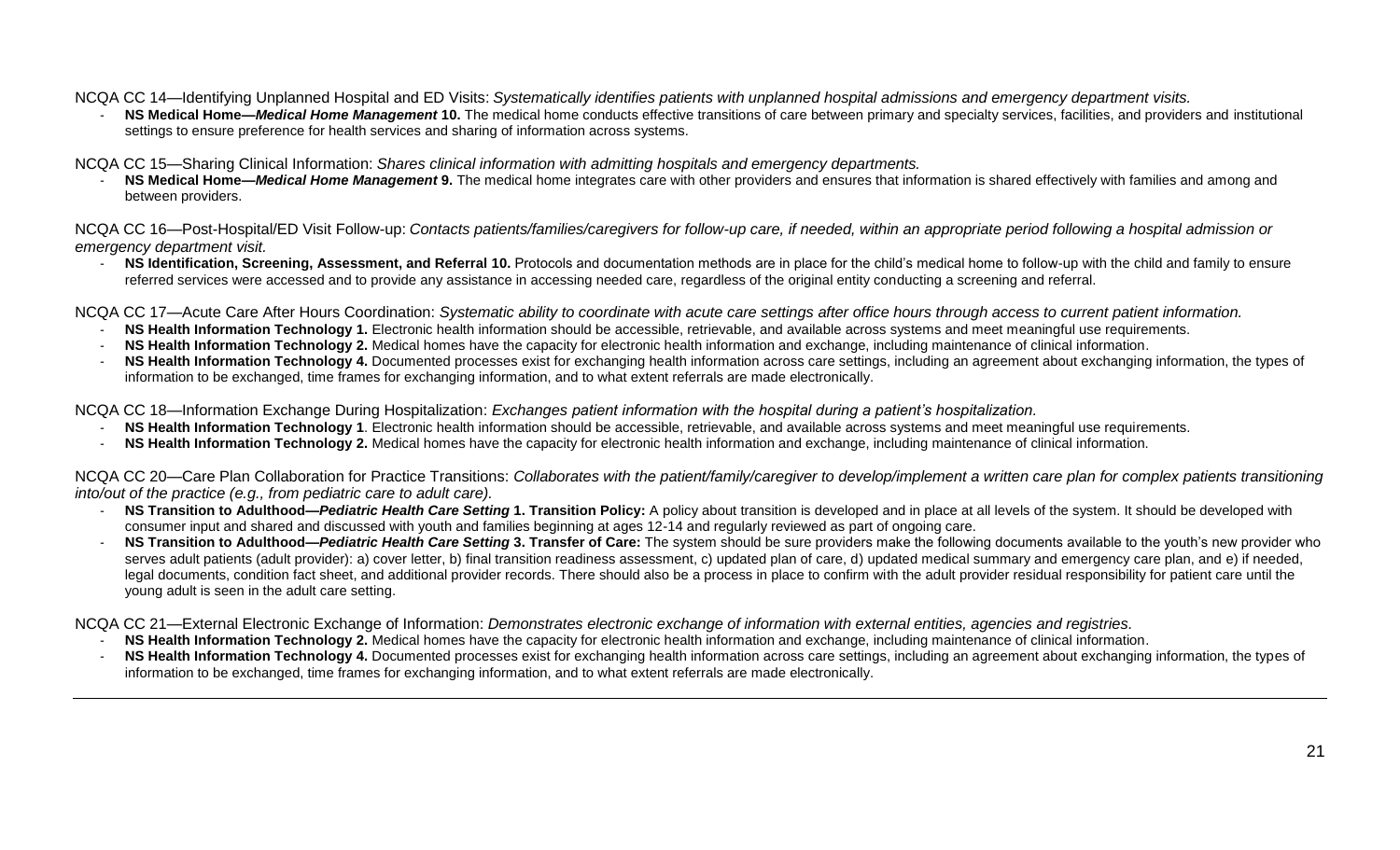#### *Appendix F. NCQA Standard 6: Performance Measurement and Quality Improvement (QI)*

*The practice establishes a culture of data-driven performance improvement on clinical quality, efficiency and patient experience, and engages staff and patients/families/caregivers in quality improvement activities.* 

|                                                                                                  |                                                                 | <b>NCQA Standards</b>                                               |                                                         |                                                                  |                                                                           |                                                            |                                                                                               |                                                                                                      |                                                                                 |                                                  |                                                                                          |                                                                                           |                                                                                             |
|--------------------------------------------------------------------------------------------------|-----------------------------------------------------------------|---------------------------------------------------------------------|---------------------------------------------------------|------------------------------------------------------------------|---------------------------------------------------------------------------|------------------------------------------------------------|-----------------------------------------------------------------------------------------------|------------------------------------------------------------------------------------------------------|---------------------------------------------------------------------------------|--------------------------------------------------|------------------------------------------------------------------------------------------|-------------------------------------------------------------------------------------------|---------------------------------------------------------------------------------------------|
| <b>National</b><br><b>Standards for</b><br><b>Systems of</b><br><b>Care for</b><br><b>CYSHCN</b> | <b>NCQA QI</b><br>01:<br>Clinical<br>Quality<br><b>Measures</b> | <b>NCQA QI</b><br>02:<br>Resource<br>Stewardship<br><b>Measures</b> | <b>NCQA QI</b><br>04: Patient<br>Experience<br>Feedback | <b>NCQA QI</b><br>05: Health<br><b>Disparities</b><br>Assessment | <b>NCQA QI</b><br>06:<br>Validated<br>Patient<br>Experience<br>Survey Use | <b>NCQA QI</b><br>07:<br>Vulnerable<br>Patient<br>Feedback | NCQA QI 08:<br>Goals &<br>Actions to<br>Improve<br><b>Clinical Quality</b><br><b>Measures</b> | <b>NCQA QI</b><br>09: Goals &<br>Actions to<br>Improve<br>Resource<br>Stewardship<br><b>Measures</b> | <b>NCQA QI</b><br>11: Goals &<br>Actions to<br>Improve<br>Patient<br>Experience | <b>NCQA QI</b><br>12:<br>Improved<br>Performance | <b>NCQA QI</b><br>13: Goals &<br>Actions to<br>Improve<br>Disparities in<br>Care/Service | <b>NCQA QI</b><br>14:<br>Improved<br>Performance<br>for<br>Disparities in<br>Care/Service | NCQA QI 17:<br>Patients/<br>Family<br>Caregiver<br>Involvement<br>in Quality<br>Improvement |
| Foundational<br><b>Standards</b>                                                                 |                                                                 |                                                                     |                                                         |                                                                  |                                                                           |                                                            |                                                                                               |                                                                                                      |                                                                                 |                                                  |                                                                                          |                                                                                           |                                                                                             |
| Identification,<br>Screening,<br>Assessment,<br>and Referral                                     |                                                                 |                                                                     |                                                         |                                                                  |                                                                           |                                                            |                                                                                               |                                                                                                      |                                                                                 |                                                  |                                                                                          |                                                                                           |                                                                                             |
| <b>Access to Care</b>                                                                            |                                                                 |                                                                     |                                                         |                                                                  |                                                                           |                                                            |                                                                                               |                                                                                                      |                                                                                 |                                                  |                                                                                          |                                                                                           |                                                                                             |
| <b>Medical Home</b>                                                                              |                                                                 |                                                                     |                                                         |                                                                  |                                                                           |                                                            |                                                                                               |                                                                                                      |                                                                                 |                                                  |                                                                                          |                                                                                           |                                                                                             |
| Community<br><b>Based Services</b><br>and Support                                                |                                                                 |                                                                     |                                                         |                                                                  |                                                                           |                                                            |                                                                                               |                                                                                                      |                                                                                 |                                                  |                                                                                          |                                                                                           |                                                                                             |
| Health<br>Information<br><b>Technology</b>                                                       |                                                                 |                                                                     |                                                         |                                                                  |                                                                           |                                                            |                                                                                               |                                                                                                      |                                                                                 |                                                  |                                                                                          |                                                                                           |                                                                                             |
| <b>Transition to</b><br>Adulthood                                                                |                                                                 |                                                                     |                                                         |                                                                  |                                                                           |                                                            |                                                                                               |                                                                                                      |                                                                                 |                                                  |                                                                                          |                                                                                           |                                                                                             |
| Quality<br>Assurance and<br>Improvement                                                          | $\checkmark$                                                    | $\checkmark$                                                        | $\checkmark$                                            | $\checkmark$                                                     | $\checkmark$                                                              | $\checkmark$                                               | $\checkmark$                                                                                  | $\checkmark$                                                                                         | $\sqrt{ }$                                                                      | $\checkmark$                                     | ✓                                                                                        | $\checkmark$                                                                              | ✓                                                                                           |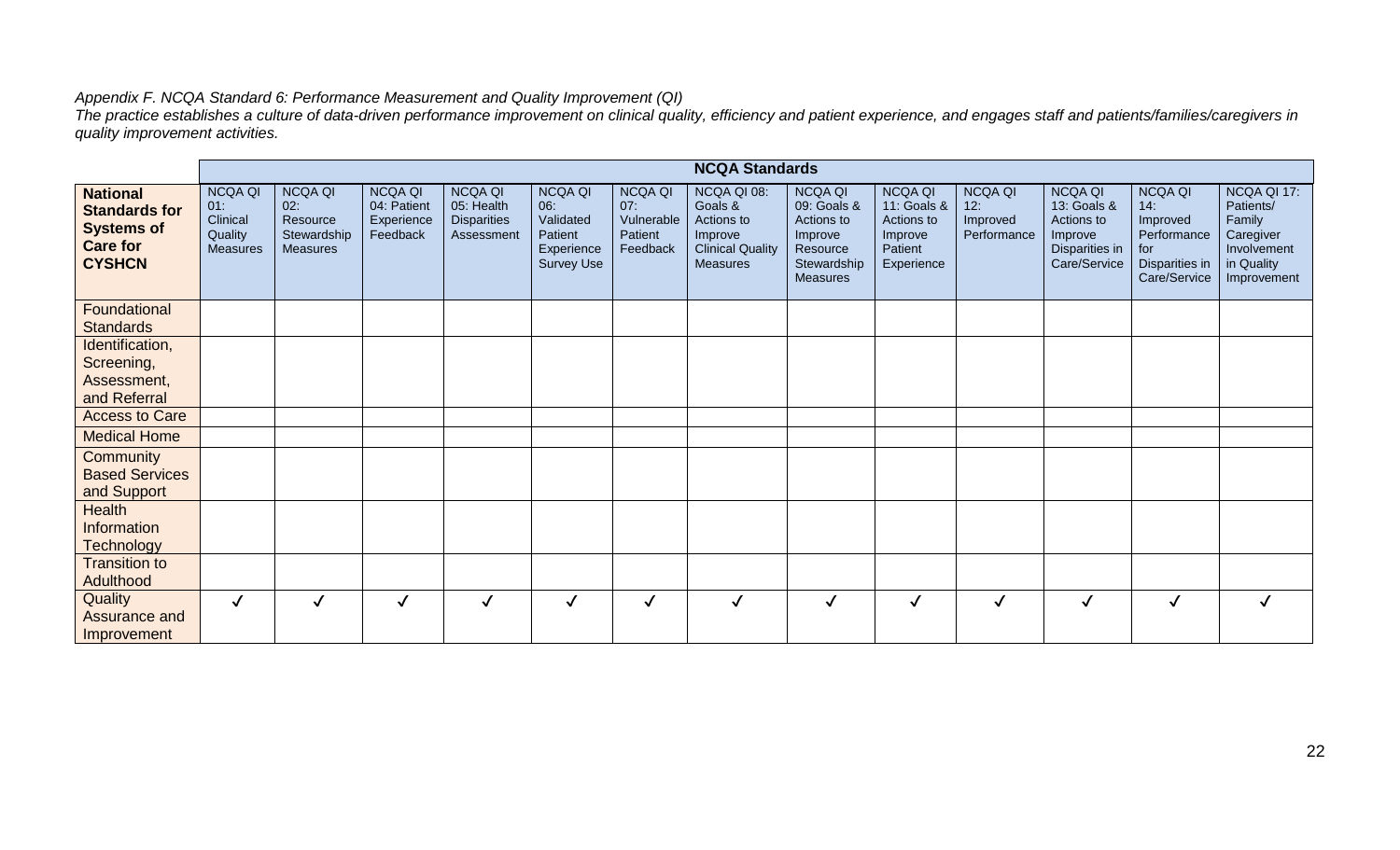NCQA QI 01—Clinical Quality Measures: *Monitors at least five clinical quality measures across the four categories (must monitor at least one measure of each type); Immunization measures; other preventive care measures; chronic or acute care clinical measures; and behavioral health measures.*

- **NS Quality Assurance and Improvement 1.** The state, health plans, providers and insurers have a specific and ongoing quality assurance (QA) and quality improvement (QI) process in place. This includes: assessment of child outcomes, including measures of health and functional status.

NCQA QI 02—Resource Stewardship Measures: *Monitors at least two measures of resource stewardship (must monitor at least 1 measure of each type): measures related to care coordination and measures affecting health care costs.*

- NS Quality Assurance and Improvement 1. The state, health plans, providers and insurers have a specific and ongoing quality assurance (QA) and quality improvement (QI) process in place. This includes: conducting experience of care surveys of families of CYSHCN and youth (including targeted feedback from relevant racial/ethnic and language groups) to obtain feedback and assess their experiences with care.
- **NS Quality Assurance and Improvement 1.** The state, health plans, providers and insurers have a specific and ongoing quality assurance (QA) and quality improvement (QI) process in place. This includes: assessment of out of pocket expenses, lost work burden and other sources of stress on families.

NCQA QI 04—Patient Experience Feedback: *Monitors patient experience through quantitative data (conducts a survey to evaluate patient/family/caregiver experiences across at least*  three dimensions; such as access, communication, coordination, whole-person care, self-management support, and comprehensiveness) and qualitative data (obtains feedback from *patients/families/caregivers through qualitative means).*

NS Quality Assurance and Improvement 1. The state, health plans, providers and insurers have a specific and ongoing quality assurance (QA) and quality improvement (QI) process in place. This includes: conducting experience of care surveys of families of CYSHCN and youth (including targeted feedback from relevant racial/ethnic and language groups) to obtain feedback and assess their experiences with care.

NCQA QI 05—Health Disparities Assessment: *Assesses health disparities using performance data stratified for vulnerable populations (must choose one from each section): clinical quality and patient experience.*

- **NS Quality Assurance and Improvement 1.** The state, health plans, providers and insurers have a specific and ongoing quality assurance (QA) and quality improvement (QI) process in place. This includes: conducting experience of care surveys of families of CYSHCN and youth (including targeted feedback from relevant racial/ethnic and language groups) to obtain feedback and assess their experiences with care.

NCQA QI 06—Validated Patient Experience Survey Use: *The practice uses a standardized, validated patient experience survey tool with benchmarking data available.*

- **NS Quality Assurance and Improvement 1.** The state, health plans, providers and insurers have a specific and ongoing quality assurance (QA) and quality improvement (QI) process in place. This includes: periodic monitoring of utilization of care, appropriateness of care, and compliance with all system standards for CYSHCN.
- NCQA QI 07—Vulnerable Patient Feedback: *The practice obtains feedback on experiences of vulnerable patient groups.*
	- **NS Quality Assurance and Improvement 1.** The state, health plans, providers and insurers have a specific and ongoing quality assurance (QA) and quality improvement (QI) process in place. This includes: families of CYSHCN are represented on the primary care provider QI teams and health plan QI teams
	- **NS Quality Assurance and Improvement 2.** Child medical record reviews include a representative sample of CYSHCN so that the experiences of this population are reflected in QA and QI activities.

NCQA QI 08—Goals and Actions to Improve Clinical Quality Measures: *Sets goals and acts to improve upon at least three measures across at least three of the four categories: immunization measures; other preventive care measures; chronic or acute care clinical measures; and behavioral health measures.*

**NS Quality Assurance and Improvement 1.** The state, health plans, providers and insurers have a specific and ongoing quality assurance (QA) and quality improvement (QI) process in place.